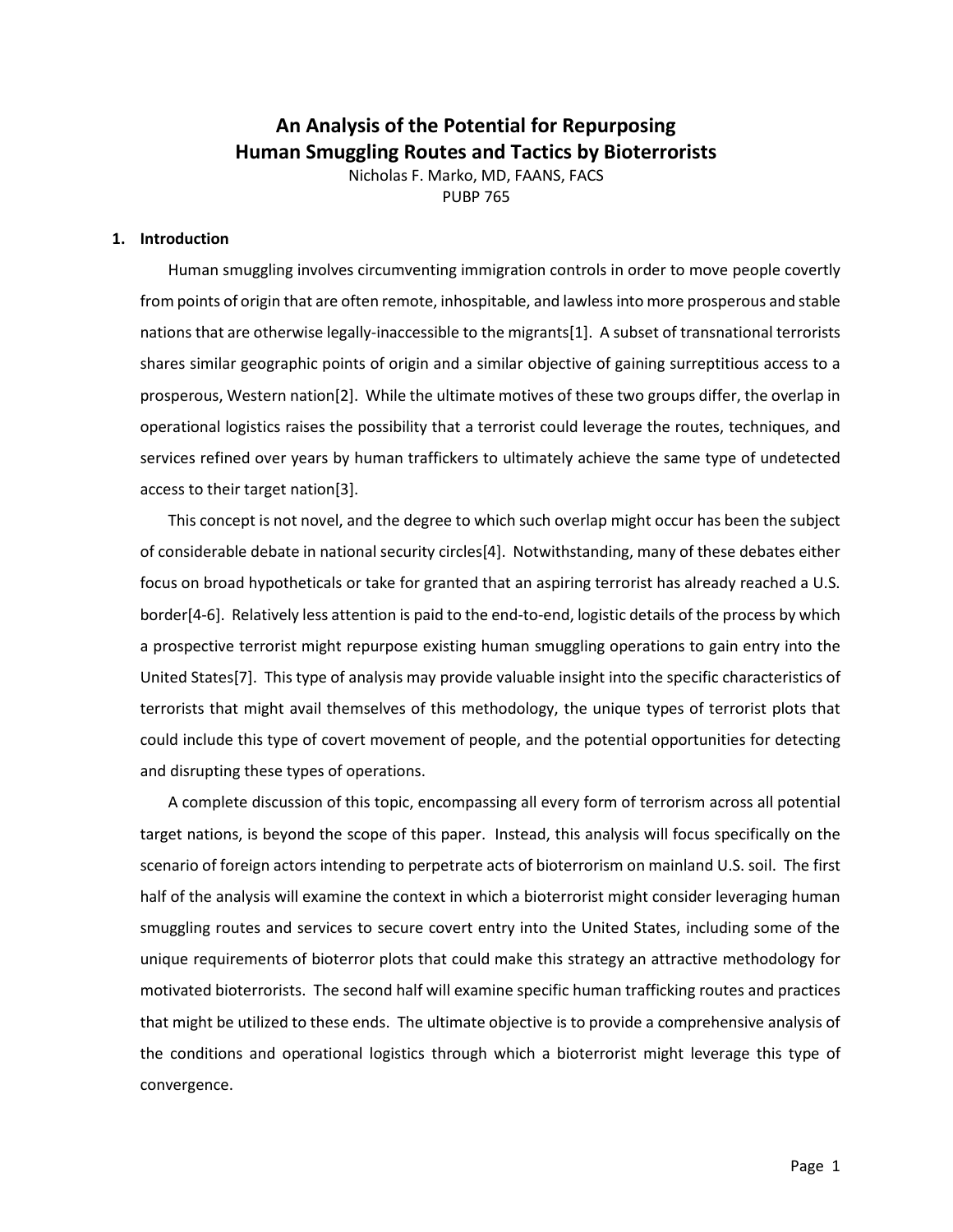#### **2. Context**

#### **2.1. Overview**

Before analyzing the details of specific human smuggling routes and methods that may be utilized by transnational bioterrorists, it is necessary to understand both the general context in which bioterrorism plots might arise and some of the unique, operational requirements of such plans. As no acts of transnational bioterrorism have yet been committed on U.S. soil, this discussion is necessarily speculative. Nonetheless, the operational requirements of bioterrorism establish the parameters within which human smuggling methodologies could be leveraged, and so this discussion will frame the subsequent analysis.

#### **2.2. Bioterrorists and Motivations**

"A bioterrorist can include any non-state actor who uses or threatens to use biological agents on behalf of a political, religious, ecological, or other ideological cause without reference to its moral or political justice[8]." The motives behind bioterrorism plots may be similar to those underlying more traditional acts of terrorism; namely, "to intimidate or coerce a government or civilian population in furtherance of political or social objectives[9]." However, bioterrorism is not necessarily constrained by political or social motives. Carus notes that bioterrorists may also be motivated by apocalyptic desires to induce casualties on a massive scale, or by a desire to fulfill, "specialized objectives not necessarily intended to directly influence government actions[8]." Similarly, the targets of bioterrorists can be domestic or international. The specific motive, nationality, or ideology of the bioterrorist is not relevant to this discussion. The only constraint placed to these ends will be that the terrorist originates outside of the United States and seeks to enter the U.S. covertly in order to execute an act of bioterrorism on U.S. soil.

For the purpose of this discussion, specific characteristics of the individual bioterrorist(s) who are smuggled will be unconstrained. The term, "bioterrorist," is used as an umbrella term that could include any of a variety of types of individuals involved in a bioterror plot. For example, the individual could be:

 $\triangleright$  a relatively low-level operative who is employed primarily to smuggle a biological agent into the U.S. covertly on their person, where they will then rendezvous with associates who will carry out an attack using the smuggled agent.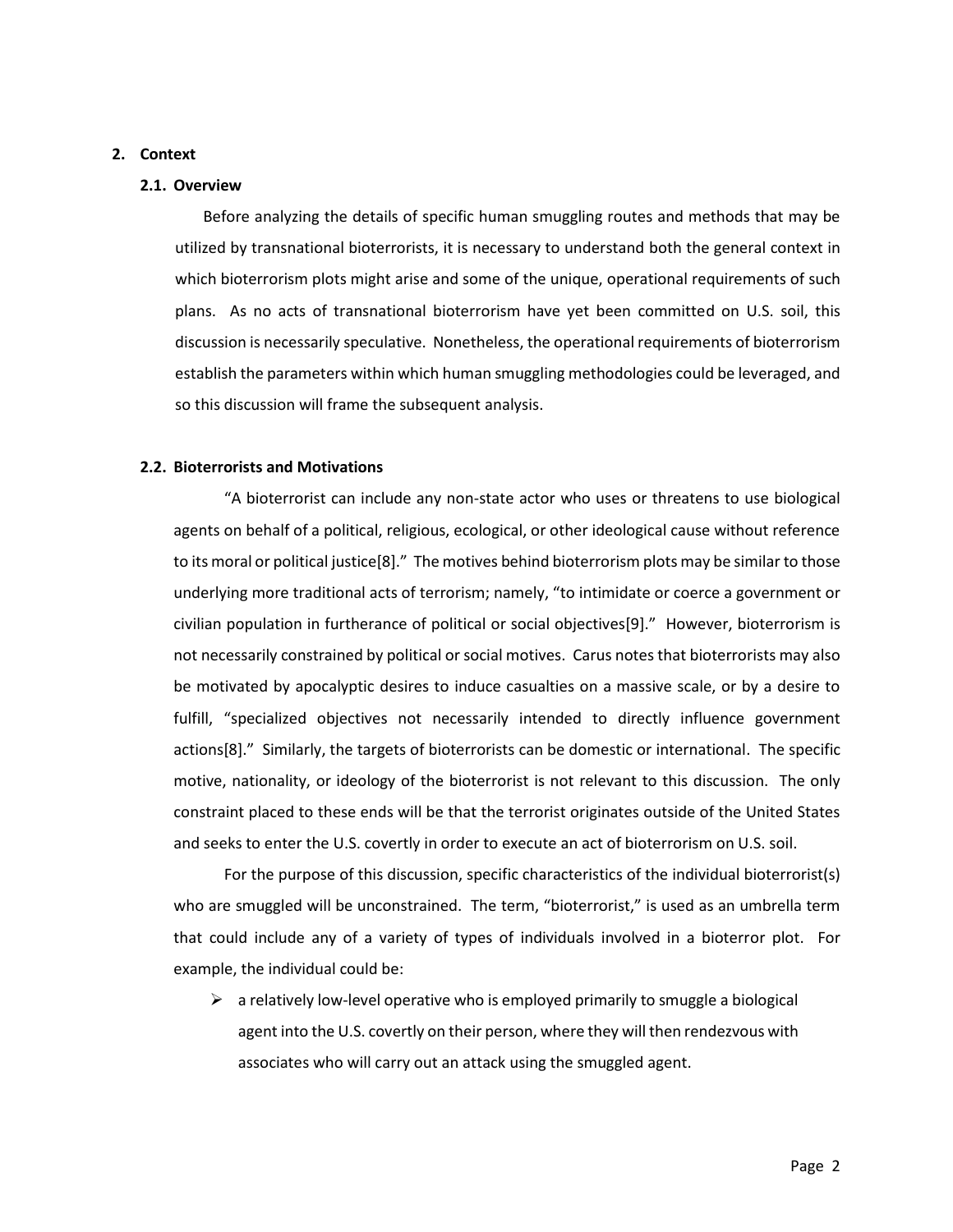- $\triangleright$  a lone actor or member of a small cell who is planning on transporting the agent and then personally executing the attack.
- $\triangleright$  a necessary participant in a bioterror plot who is not, themselves, transporting the agent yet must enter the U.S. covertly due to inability to access the country via any other means. This could be the case if, for instance, the individual was already biometrically recorded on a terror watch list.
- $\triangleright$  a more highly-skilled expert with a scientific background who is planning on acquiring an agent *en route* to the U.S.

This list is not exhaustive, and, regardless of the individual's specific role in a bioterror plot, the discussion of their repurposing of human smuggling routes and methods is broadly applicable.

#### **2.3. Legal Entry into the United States**

The simplest and most attractive route of entry into the United States for any terrorist is via a commercial flight(s) from their point of origin, followed by legal entry to the U.S. at an airport border control point. Terrorists who are natural born or naturalized U.S. citizens, lawful permanent residents, or holders of valid U.S. visas can enter unincumbered in this fashion. Those on visas who have entered the U.S. for illicit purposes will often overstay their visas[7]. At this point they become difficult to trace. The majority of terrorists who have committed acts of terror on U.S. soil have entered the country legally and have comprised all of these categories[10]. For example, all 19 of the hijackers involved in the 9/11 terrorist attacks on the United States entered the country legally using valid, U.S. visas in conjunction with valid passports (most from Saudi Arabia) [11, 12].

An alternative form of legal entry into the U.S for illicit purposes involves an irregular migrant or potential terrorist presenting themselves at a U.S. border control point and requesting asylum. This typically results in the declared asylum seeker being taken onto U.S. territory and held while background checks are performed. If the entrant has no obvious criminal or terrorist history, they are often released into the U.S. pending a formal asylum hearing. At this point, those with nefarious intent can "disappear" into the U.S. and are free to pursue their actual objectives. Often, they do not report for their asylum hearings. Similar to those who overstay visas, these irregular migrants subsequently become difficult to locate. This strategy is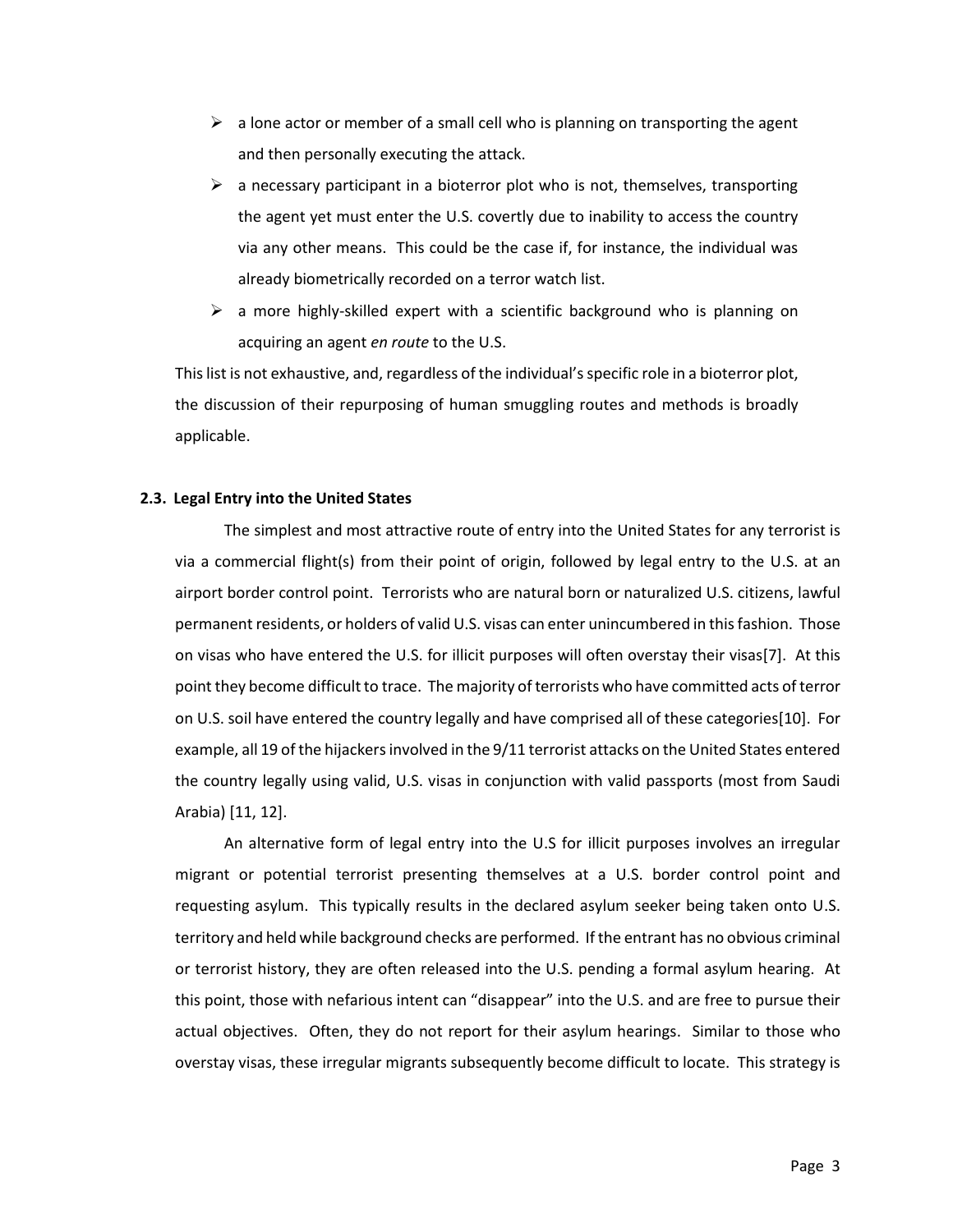a form of "asylum abuse" and is a common tactic among both irregular migrants and potential terrorists[7].

Legal entry, with or without visa overstays or asylum abuse, would be the most logical mechanism of entry for a terrorist seeking to attack U.S. soil. An illicit mechanism of entry would only need to be pursued under specific circumstances. The following section (§2.4) will discuss conditions that may lead a terrorist to seek illegal entry into the United States via human smuggling routes.

#### **2.4. Scenarios for Terrorists Seeking Illegal Entry into the United States**

2.4.1. *Bioterrorist transporting a biological agent.* The first scenario that may lead a bioterrorist to seek illegal entry into the United States would be that of a terrorist who is actively transporting a biological agent and intends to cross into the U.S. with the agent in his possession. In this situation, even a bioterrorist who could obtain legal entry into the U.S. may choose to pursue cross-border human smuggling because of a legitimate concern that the agent they are transporting would be detected by airport security (U.S. Customs and Border Control, etc.). It is important to note that, as described later (§4), most human smuggling routes into the United States still involve trans-oceanic air transport at some phase. This would be an important challenge for a bioterrorist transporting a biological agent to address, as a biological agent could theoretically be detected by airport security and immigration control at any nation's airport. To mitigate the risks associated with entry by air, the bioterrorist could select as their trans-oceanic flight destination an airport where they believed that security was lax enough that the agent smuggled on their person or with their personal effects would go undetected. However, the only way to eliminate entirely the risk of agent detection at a point of entry would be for the bioterrorist to enter illicitly by land or sea.

An intermediate strategy would be to fly via a trans-oceanic route to a country outside of the U.S., then acquire their agent *en route* to an illicit, land-based crossing onto U.S. soil. This could be accomplished in one of (at least) three ways. First, the biological weapon could be smuggled into an intermediary country along the terrorist's intended transit path via a less risky method (shipping container, etc.), and the terrorist could collect the smuggled material at its port of entry while traveling to the U.S. Second, the biological weapon could be handed off to the traveling terrorist by a conspirator placed along the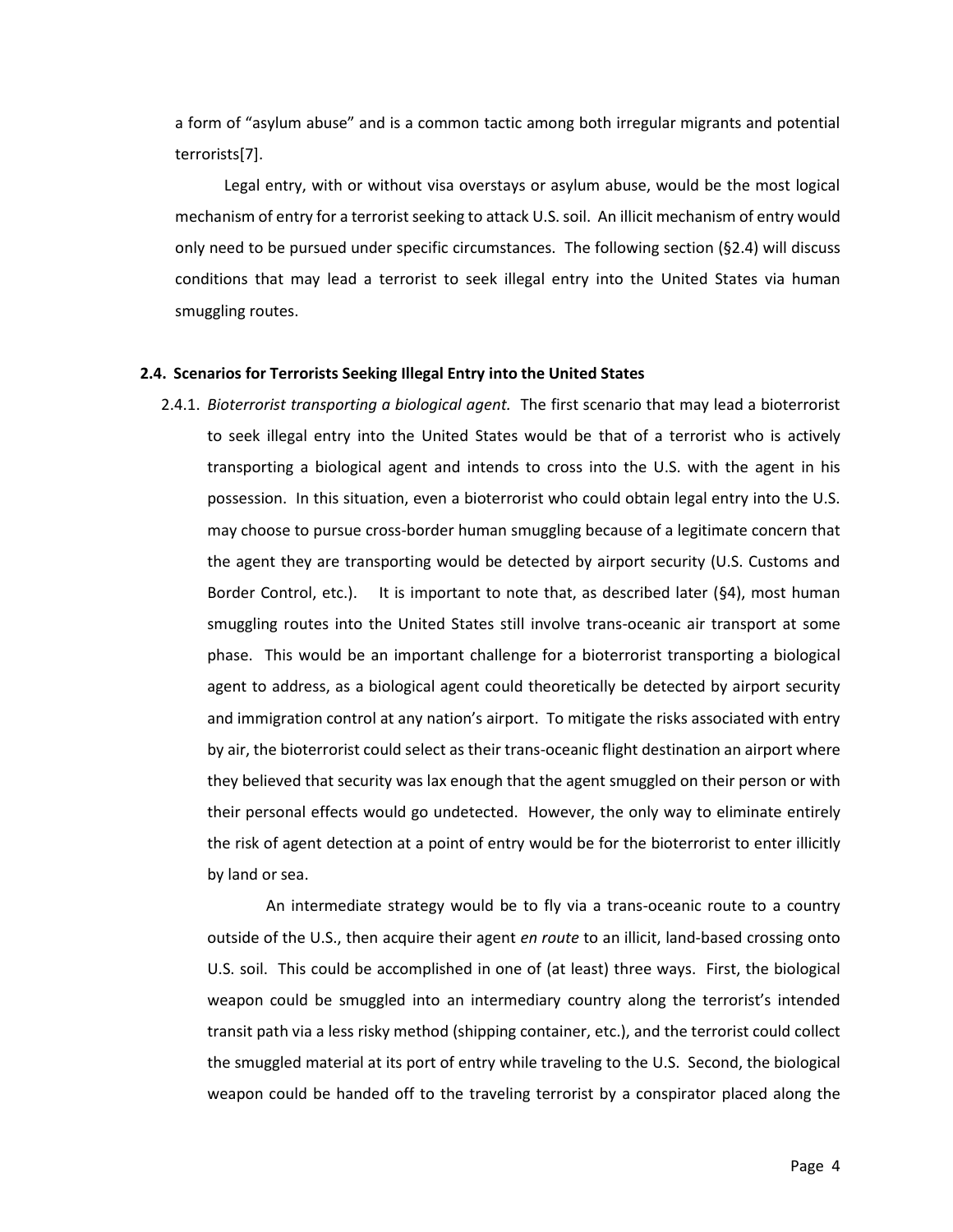terrorist's transit route who has previously acquired the biological agent. Third, the bioterrorist could pause during their travels to acquire an agent *de novo* from a natural, environmental reservoir. This is theoretically possible, for instance, in South America, where a number of hemorrhagic fever viruses exist in nature that could be collected by a knowledgeable actor and used in a subsequent terrorist attack.

All of these scenarios introduce complexity into an already-difficult process of human smuggling over long distances. The most plausible scenario may be the first, where a biological agent is smuggled through an international airport that is less secure than a typical, U.S. airport. Corruption is common in many countries that serve as trans-oceanic intermediary destinations along transnational human smuggling routes, and this could be leveraged to the advantage of the bioterrorist. The other scenarios (separate agent smuggling, acquisition *en route*, or completely covert movement without any air travel) are also possible, although the logistic complexities introduced by any of the three would further complicate the human smuggling process.

- *2.4.2.Terrorist who cannot secure legal entry into the United States.* It is possible that an aspiring terrorist may not be able to gain legal entry into the United States. This is true for both traditional terrorists and bioterrorists. This situation could arise, for instance, if the terrorist was already on a terror watch list or logged in a national law enforcement database. Biometric identification has become standard for international travelers entering the United States[13], and a potential bioterrorist whose fingerprints or face would trigger a criminal database alert at a border check would not have legal entry as a valid option. This would be true even if the terrorist was able to acquire illicit travel documents and to travel under a false identity. If such a person was intent on committing an act of terrorism against the U.S., their only option for entry may be to cross the U.S. border illegally. Of course, this type of person would not be an ideal selection as an operative for a terrorist organization targeting the U.S., but it is possible that such a person could be highly, personally motivated to commit such an act. In that case, illegal entry into the U.S. would be their only option.
- *2.4.3.Synthesis.* This discussion demonstrates that the pool of potential terrorists who might seek to leverage human smuggling routes and techniques to gain entry into the United States is small, and the scenarios that may prompt a terrorist to pursue this strategy for illegal entry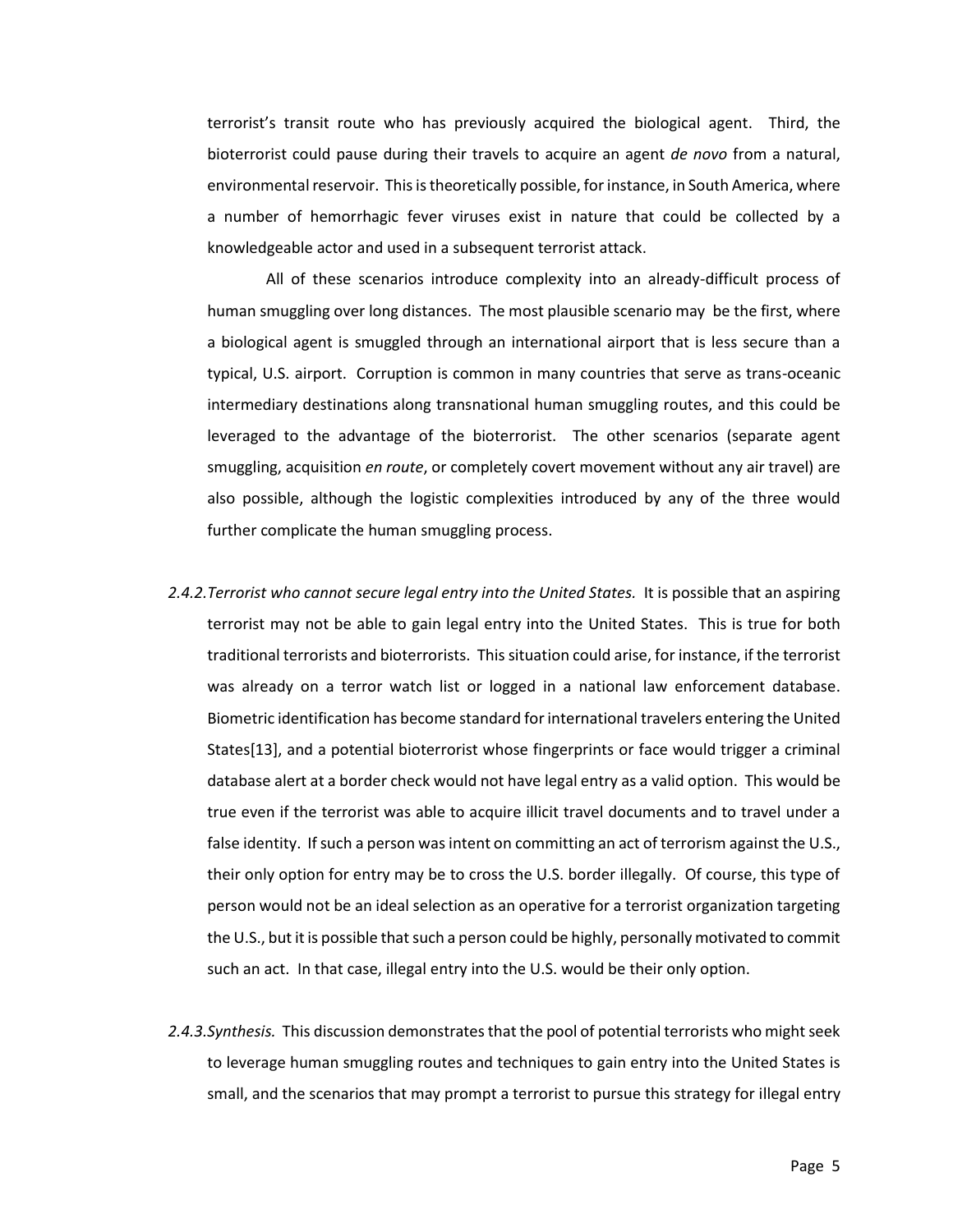are highly specific. Indeed, most terrorists intent on attacking the United States have entered the country legally[10], and future terrorists will presumably pursue similar strategies. Notwithstanding, illegal entry attempts into the U.S. by known and suspected terrorists have been documented[14, 15], indicating that this strategy remains a potentially viable option for selected members of these groups.

While legal mechanisms of entry into the U.S. may be preferable for most potential terrorists, bioterrorism may represent a unique exception to this rule. A bioterrorist requires a biological weapon to execute their intended act, and this weapon must either be transported with the terrorist, smuggled separately into the United States and then acquired by the bioterrorist, or synthesized *de novo* by a terrorist organization operating on U.S. soil. Any of these three scenarios are possible, but an organization contemplating a U.S. bioterror attack may well decide that carrying a biological agent across the U.S. border is more likely to be successful than attempting to smuggle an agent through a U.S. entry port or to synthesize an agent while on U.S. soil. This decision may be reasonable, as considerable effort and expenditures are made annually by the U.S. Government on detection and interdiction of biological threats at ports of entry[16]. However, airtight monitoring is impossible to achieve across the entirety of the United States' land borders. Similarly, domestic monitoring of the types of dual-use technologies and activities necessary to synthesize a biological weapon within the U.S. are considerable[17, 18]. Accordingly, though difficult, concomitant human smuggling and biological weapon smuggling may be an attractive option to a bioterrorist.

#### **2.5. Bioweapons Agents and Their Impact on Transit Routes**

*2.5.1.Nature of the Biological Agent.* Any of a variety of biological agents could be transported by a smuggled individual. These could include liquid, powdered, or frozen preparations of viruses, bacteria, or toxins in modest physical quantities. This discussion will assume only one condition – that the agent is packaged and stored such that it could be transported by a single individual, on their person, for the duration of the journey. Examples could vary in size and complexity, from as small as a few vials or bottles of a thermostable agent, to as complex and large as multiple cryovials of cold-preserved agent contained in a sealed dewar of liquid nitrogen (see §2.5.3). The former could be transported in a small waist pack, while the latter would require a moderately-sized backpack or duffel. This discussion is not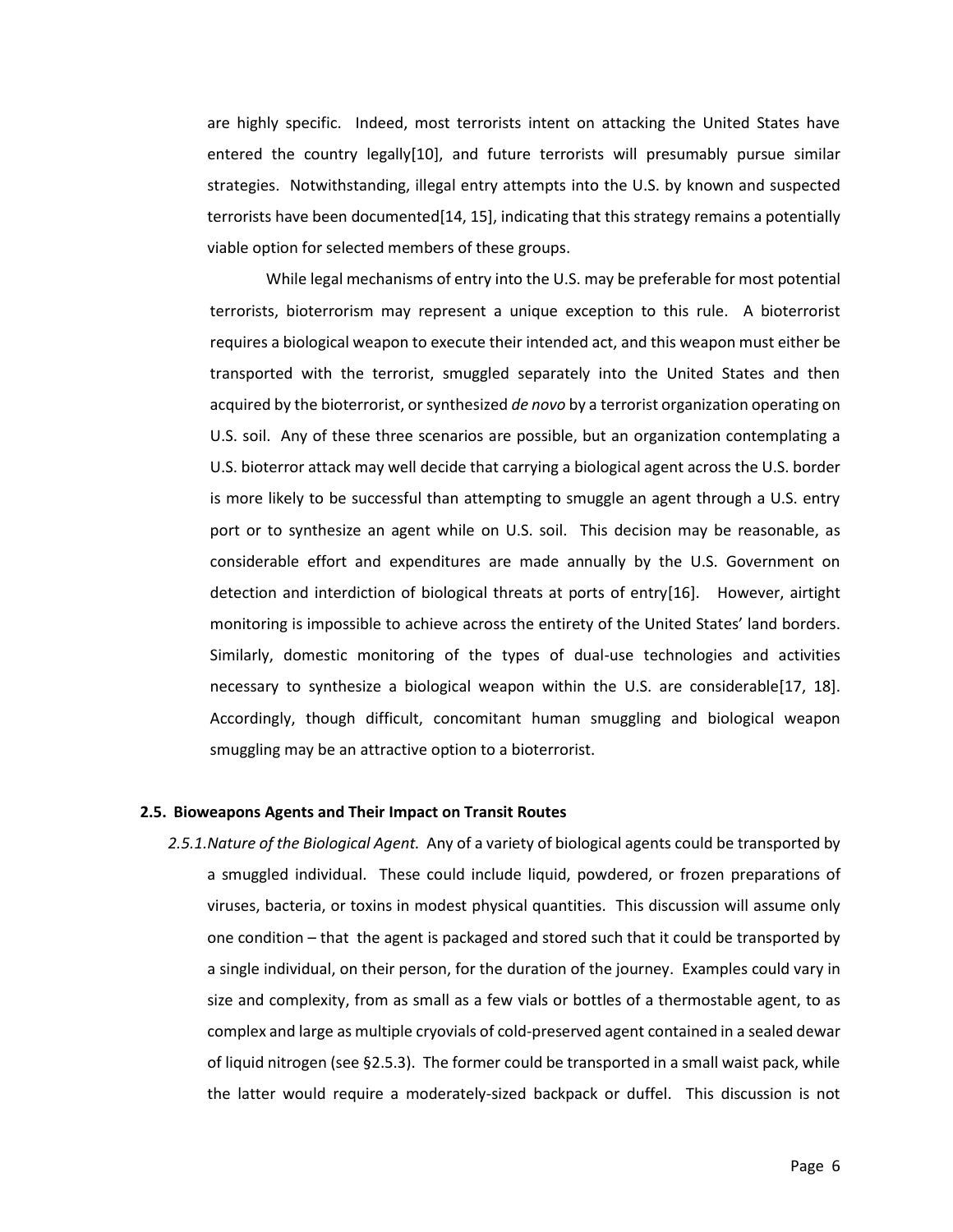applicable to smuggling attempts that involve larger quantities or more complex transport apparatuses.

*2.5.2.Geography of Agent Acquisition.* The practical aspects of terrorist acquisition of a bioterrorism agent could influence the methods and route of transit to the U.S. selected by such terrorists. This is particularly true if the terrorist was physically transporting the agent during their movement to the U.S. In general, biological agents that could be used as weapons in terrorist attacks can be acquired by terrorists through one of three strategies. The first is for a terrorist to acquire an agent that has already been weaponized by a state biological weapons program through theft or diversion. Historically, security experts have considered the former Soviet republics to be a potential source for bioterrorism agents acquired through this mechanism[19]. Several countries in the Middle East are also suspected to have developed biological weapons[20], and are also potential risks for this type of diversion. A biological agent acquired through this mechanism would, therefore, need to be trafficked from a point of origin in Asia or the Middle East. Second, a naturallyoccurring disease that meets appropriate criteria for use as a bioweapon could be collected from nature or from infected patients during an outbreak. This strategy may be most applicable to viruses that cause epidemic hemorrhagic fevers or encephalitides[21], which tend to be distributed throughout Africa, South Asia, and South America[22]. Trafficking from points of acquisition in these regions would, therefore, be necessary. Finally, biological agents could be engineered or produced *in situ*[23, 24] on U.S. soil by terrorist agents with specialized skill sets. This may not require trafficking of an agent from abroad, and so it is less relevant to this discussion.

This discussion suggests that Asia, Africa, and the Middle East represent the likely potential points of origin of bioterrorism agents acquired either naturally or through diversion. Accordingly, the subsequent analysis of the repurposing of human smuggling strategies by bioterrorists will focus particular attention on human smuggling routes originating in these regions.

*2.5.3.Transportation Logistics.* Could a bioterrorist actually transport a viable biological agent on their person across a human smuggling route into the United States? These routes tend to be time-consuming and often traverse inhospitable environments. If a potential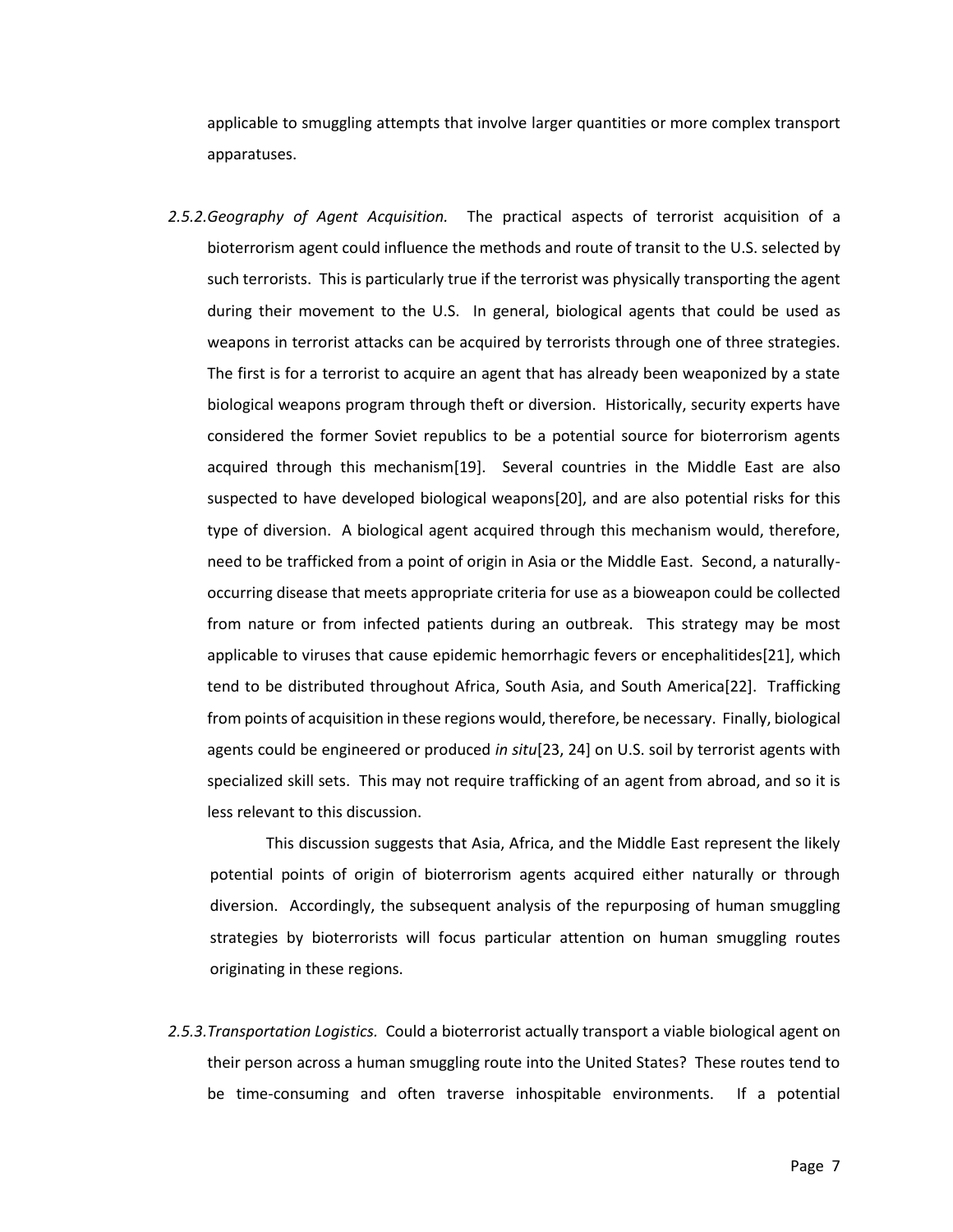bioterrorism agent could not be transported with a bioterrorist passing along such a route, then further discussion would be moot. Although a full discussion of agent thermostability and transport conditions of all possible biological weapons agents is beyond the scope of this analysis, there is certainly evidence to suggest that various agents could likely survive such a trip while maintaining their infectivity. Some agents, including *Bacillus anthracis*, produce spores that are naturally thermostable and resistant to harsh environments for long periods of time[25]. Such agents would almost certainly survive this transit with little or no special transportation precautions. Freeze-drying methods (e.g. lyophilization, cryodesiccation) are common strategies for preserving cells and bacteria for long periods of time[26]. Freeze-dried bacteria are typically stored and transported at modest, low temperatures ( $4^{\circ}$ C) and can remain viable for years under these conditions[26]. Moreover, current research regarding methods for long-term preservation and biobanking at room temperature is advancing rapidly, and multiple strategies have been reported for maintaining long-term stability of both bacteria and viruses at room temperature[27-29]. Even if mild cooling during transport (e.g., cooler / ice) could not be maintained, this growing field of emerging biotechnologies suggests that room-temperature transport will become progressively more commonplace. Finally, even for organisms that may require cryostorage (e.g. viruses), transport devices currently exist that are relatively compact and lightweight, can be filled initially with liquid nitrogen, and can preserve temperatures below -130°C for transport periods of 45 days or more without requiring refilling (e.g. Worthington LD10 cryo-dewar, ~35lbs fully filled, ~12x24 inches, 45 day minimum static hold time[30]). This information suggests that current preservation and transport technologies are likely to preserve viability and infectivity in even the most challenging biological samples for at least 1-2 months in vessels that could be readily transported by a single individual. Future technological developments in emerging trends will likely further reduce the transport burden. For all of these reasons, biological agent smuggling along repurposed human smuggling routes could be a potentially technically-viable strategy.

#### **2.6. Travel Logistics – special considerations for terrorists**

*2.6.1.Funding.* Human smuggling requires that funds be paid to multiple traffickers and other criminal enterprises along the route to the United States. This is often a major challenge for smuggled migrants. These individuals tend to come from poor regions and have few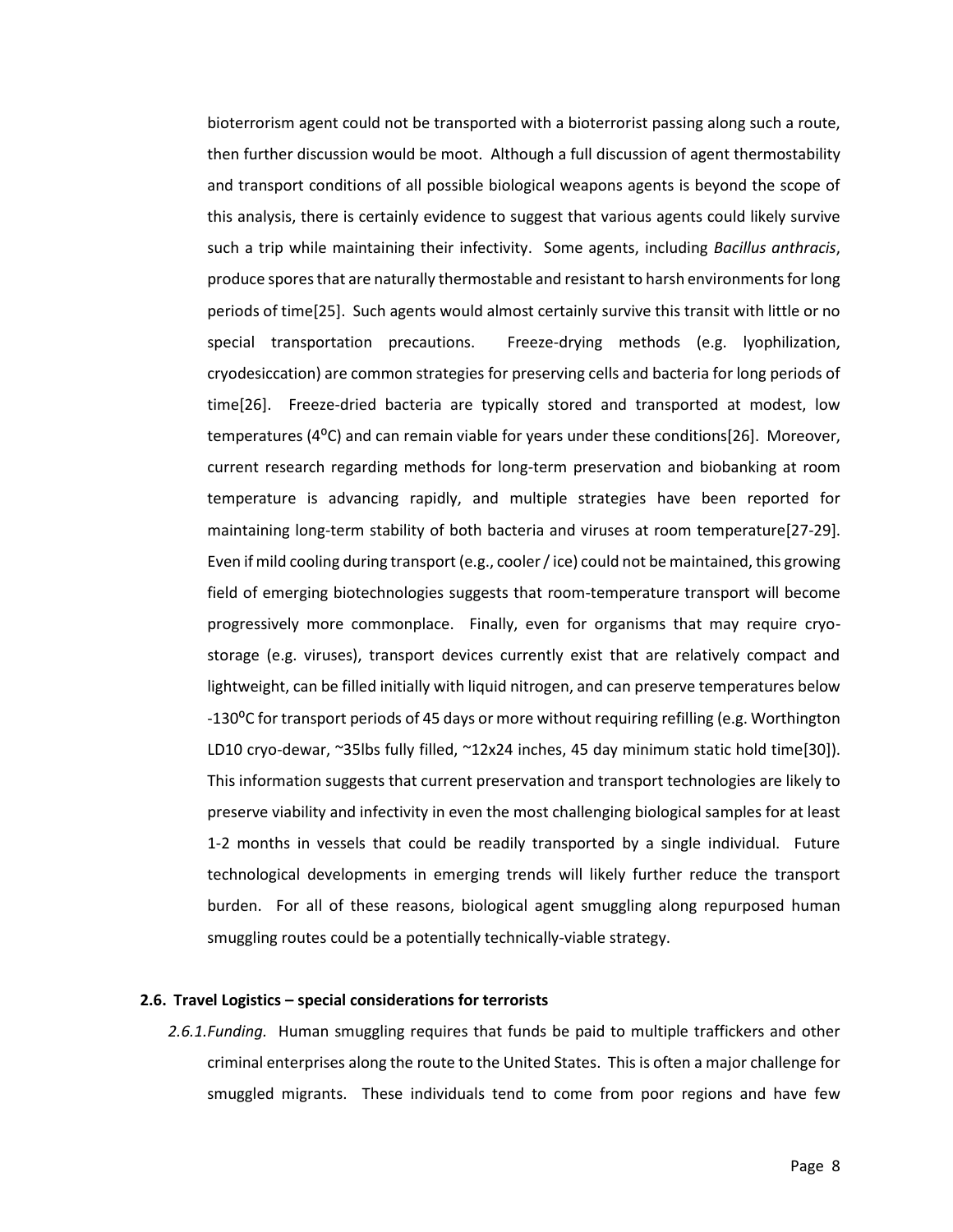personal resources. This often necessitates interruptions in their transit as they work to raise funds for subsequent legs of their journeys. This, in turn, leads to transit times that can span many months or years[1, 31-35].

Potential terrorists using human smuggling routes, however, are likely to be much better funded. Terrorist organizations have multiple sources of income[36], and, presumably, an organization willing to take on the logistical challenges of smuggling a bioterrorist into the U.S. would have raised more than adequate funds to cover the smuggling fees. Having significant disposable funding could likely accelerate the smuggling process, as full-service, end-to-end "packages" are offered by smugglers to those with the ability to pay[37]. Notwithstanding, even those who pay sizeable fees are not immune from the inherent risks of human smuggling[38].

2.6.2.*Fraudulent Documents*. Obtaining fraudulent travel documents, including passports, visas, and identity documents, is a critical part of irregular migration. Illicit migrants from countries associated with high terrorism risks have been documented to utilize multiple forms of false or illegal documents, including, "altered stolen visa waiver European passports, forged visas, false identification cards, and fake banking and personal financial information required by visa offices[37]." Bioterrorists wishing to leverage human smuggling routes would need to acquire the requisite false documents needed for their illicit travels. This would most likely be coordinated through the same trafficking networks that facilitate their movements, as human smugglers are well-known to provide such services as part of their offerings. Similarly, terrorist networks have their own, longstanding histories of facilitating document fraud to facilitate terrorist movements. While these services can present cost-related challenges to typical, irregular migrants, the connections and the funds available to terrorist networks should render such acquisition straightforward[1, 37, 39].

While acquiring fraudulent documents may be relatively straightforward for a potential bioterrorist, route planning must include consideration of transit countries where such documents are likely to go undetected and achieve their objective of facilitating entry and transit for the terrorist. For this reason, direct travel into the United States, travel via Canada, and travel via European hubs may be less desirable than transit routes that rely on less secure ports. Specific data regarding attempted use of fraudulent documents at U.S. and European ports of entry are generally not publicly available, but in-depth knowledge of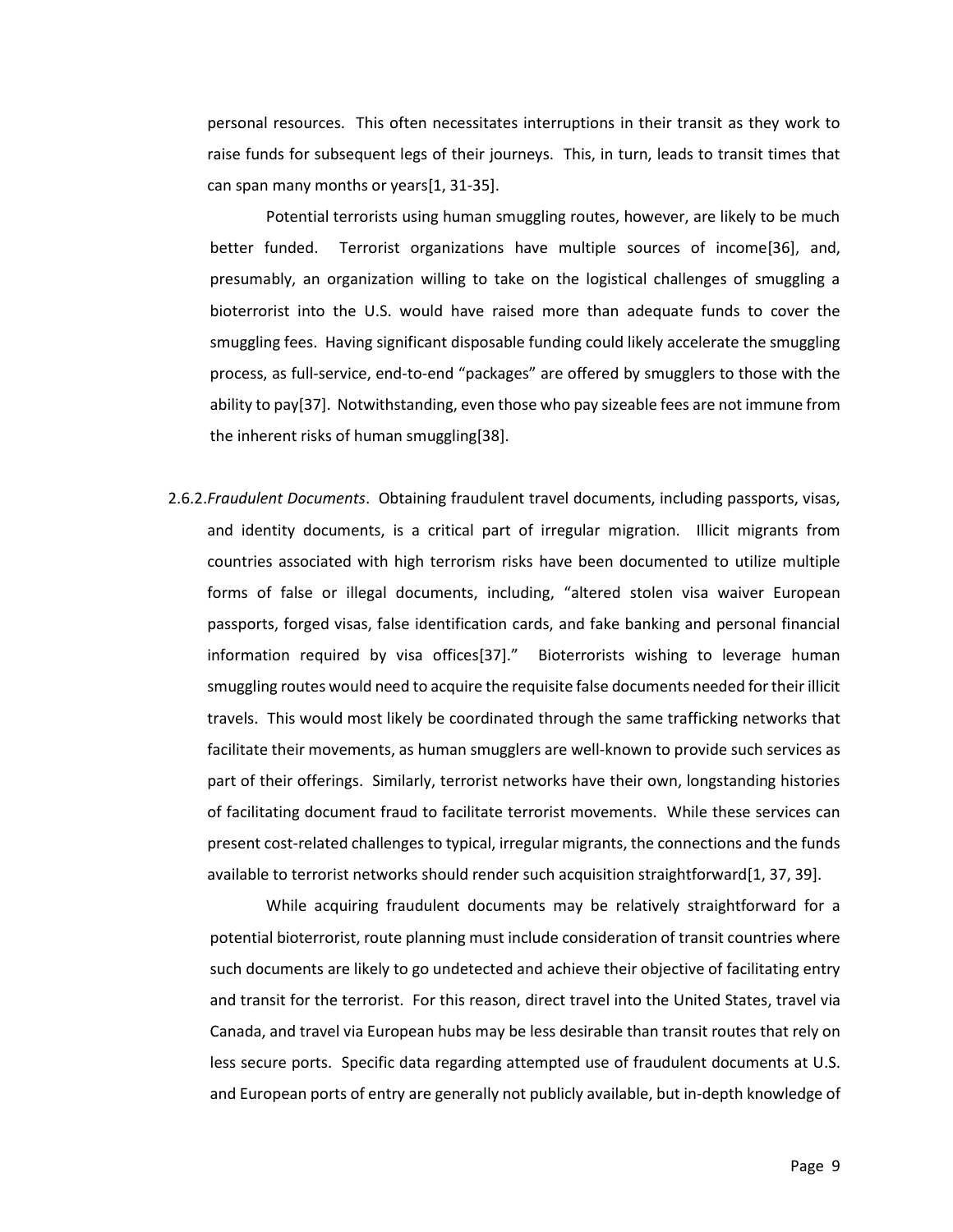mechanisms of document fraud[40] and considerable investments in passport security[41] and biometrics[42] by both the U.S. and the EU have presumably made their ports of entry among the most high-tech and most resilient to fraudulent documents. Accordingly, both irregular migrants and smuggled bioterrorists would likely attempt to avoid U.S., Canadian, and EU border security screening and would opt for routes that exploit countries with less border security, less training on fraudulent document detection, less identity verification technology, and more corruption in border security agencies[37]. This is another reason why the subsequent analysis of terrorist smuggling strategies will avoid routes that would involve security screening in either the U.S., Canada, or EU countries.

*2.6.3.Connections.* While both human smugglers and terrorists are transnational criminals, it is difficult to know the extent to which they interact[43]. For this reason, a terrorist organization considering leveraging a human smuggling route would need to have a reliable mechanism for making contact with a "reputable" human smuggling network and securing their services. This may not be a trivial challenge for a terrorist network, but ultimately it is reasonable to believe that a motivated transnational criminal organization would find a mechanism for connecting with reliable human smugglers in furtherance of their goals.

#### **2.7. Section Summary**

This section has examined the specific context in which a bioterrorist may elect to leverage human smuggling routes for the purpose of gaining covert entry into the United States. Legal options for entry have been presented and contrasted with the specific nature and circumstances associated with bioterrorists and bioterrorist plots that may necessitate selection of more covert, illicit entry strategies. The potential need for a bioterrorist to smuggle a biological weapon on their person during this process has been discussed, and the geographic regions in which agent acquisition may take place has established the potential starting points for the human smuggling process. The viability of the agent under conditions common to smuggling has also been considered in order to demonstrate that this transit strategy is viable, even with a biological agent in tow. Finally, the prerequisites of funding, document fraud, and connections across transnational criminal networks have been discussed as necessary conditions for efficient execution of the terrorist smuggling plot. Having demonstrated that the strategy of leveraging human smuggling routes and methods is viable and potentially valuable for a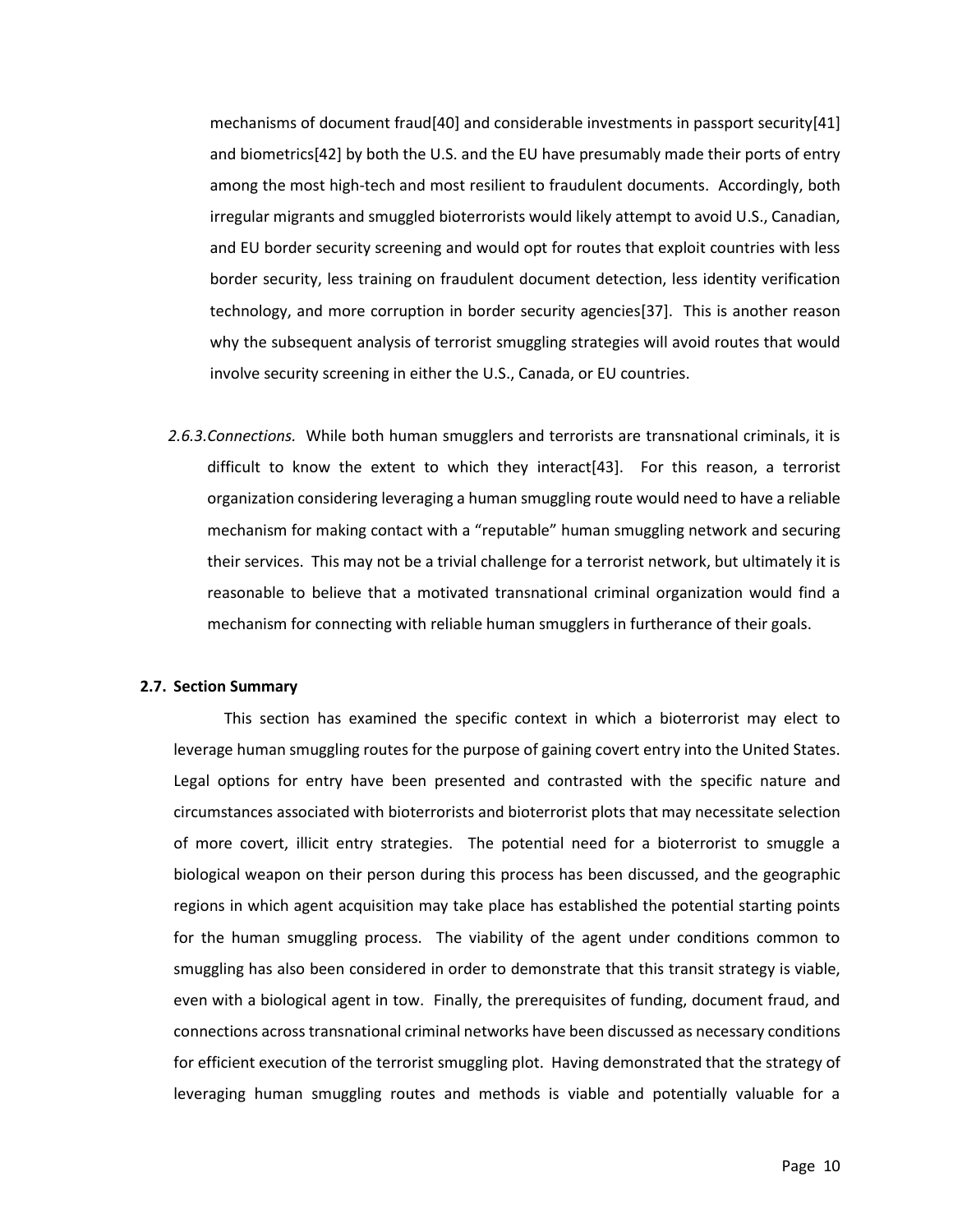bioterrorist seeking to perpetrate an attack on U.S. soil, the second section of this discussion will address the specific human smuggling routes and techniques that may be leveraged to these ends.

#### **3. Human Trafficking Routes and Techniques for Bioterrorists**

#### **3.1. Points of Origin**

The previous discussion has suggested that South Asia, Africa, and the Middle East are the most probable points of origin for suspected bioterrorists based on geographic availability of biological agents that may be used in acts of bioterrorism. Simultaneously, these regions are home to a majority of the transnational terrorist organizations that may be interested in conducting attacks on U.S. soil. To these ends, the United States has identified 35 "countries of interest" from which migrants and asylum seekers would be designated as "Special Interest Aliens" (SIAs)[37] based on the regional prevalence of terrorism. Figure 1 depicts the geography of naturally-occurring viral hemorrhagic fevers (Figure 1A) and the 2004 U.S.-designated "countries of interest" (Figure 1B). While these maps are neither exhaustive for all potential bioweapons agents nor for all potential terrorist organization locations, the figure is a useful illustration of the overlap between these regions. Accordingly, this analysis of points of origin will focus on South Asia, Africa, and the Middle East.

#### **3.2. Human Smuggling Through South Asia and the Middle East**

3.2.1.*South Asia*. Human smuggling routes in South Asia typically follow one of three directions. Irregular migrants may be moved eastward toward Southeast Asia, Australia, and the U.S.; northwest into Europe, or westward into the Middle East (Figure 2)[44]. The first two of these would ultimately involve security screening at U.S. or European points of entry, and so smuggled bioterrorists would be wise to avoid these routes (see §2.6.2). Accordingly, the most likely initial route for a bioterrorist originating from South Asia would be to an intermediate destination in the Middle East.

Human smuggling routes from Southwest Asia typically involve movement from Afghanistan to Pakistan by land across the mountainous Afghan-Pakistan border, and migrants can cross without documents or the assistance of smugglers. One common route is from Kabul to Peshawar to Quetta, and a second involves travel from Kandahar to Quetta, via Chaman. Once in Pakistan, smuggled persons destined for the Middle East may fly from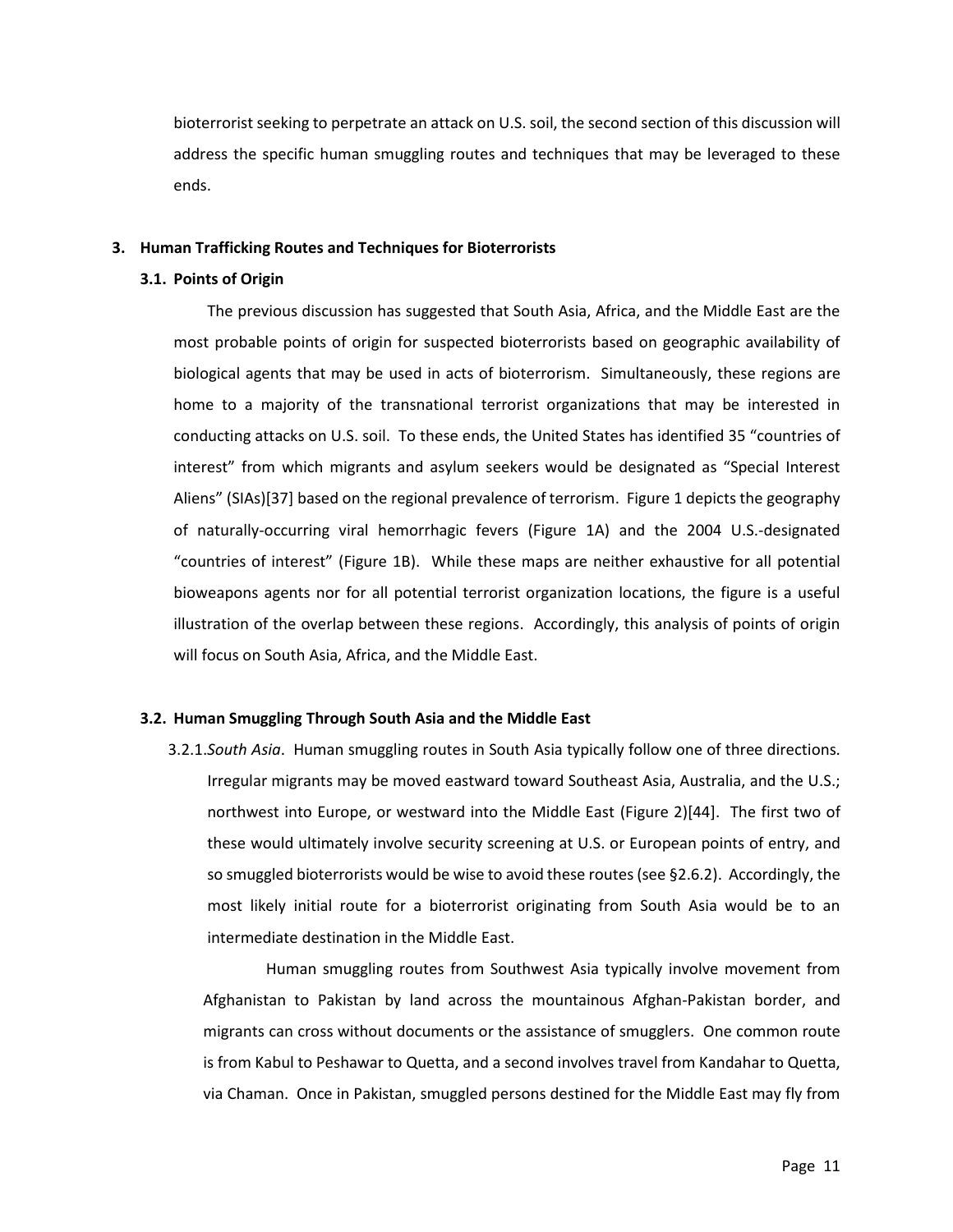Quetta to Abu Dhabi or Dubai, if adequate false documentation is available. If not, they may travel southward by land towards Karachi and the coast of the Arabian Sea, then onward by boat to Oman. Alternately, they may be smuggled across the Pakistan-Iran border in uncontrolled desert areas near Chabahar, then cross the Gulf of Oman by boat from here. In either case, they are then smuggled by land into Dubai, Abu Dhabi, or Saudi Arabia[44-46] (Figure 3A).

A more northern route proceeds directly from Afghanistan to Iran. Smuggling from the region surrounding Herat may proceed across the Afghanistan-Iraq border near Kohsan, then through Northern Iran to Tehran. Alternately, the route may go southward toward Zaranj, where smuggling across the border into Iran leads to Kerman, or even further southward into Pakistan, and joins Pakistani smuggling routes into Iran[47] (Figure 3B). Further transit from these points will be discussed in the next section (§3.2.2).

Human smuggling routes in South Asia may also involve India, either as an origin or as a transit point from Southwest Asia. Smuggled persons originating in Bangladesh or Nepal may cross relatively porous land borders with India. Smugglers facilitate border crossings near small villages or small border control points and bribe border guards with ease. The regions surrounding Lahore and Bahawalnagar are popular points of illicit entry into India. Overland transit then proceeds to Mumbai or Karachi, which are hubs for westward smuggling[44] (Figure 2).

3.2.2.*Middle East*. The Middle East often serves as a transit point for human smuggling routes, although in the present context it could also serve as a point of origin for a bioterrorist. There are three groups of routes for human smuggling through the Middle East that are most relevant to the current discussion. First, smuggled persons who arrive in Saudi Arabia or the UAE (for instance, as described in §3.2.1) may use these cities as air transit hubs to Turkey, South Africa, or directly to the Western hemisphere. This typically requires highquality, fraudulent identity documents, and outgoing travel is generally facilitated by human smugglers[44].

The second set of human smuggling routes in the Middle East involves transit of Iran. As described above (§3.2.1), individuals smuggled from Southern Asia often transit to Quetta. From Quetta, smugglers facilitate trafficking via two major routes. First, smuggled persons may cross the Pakistan-Iran border to the city of Chabahar. Here they may either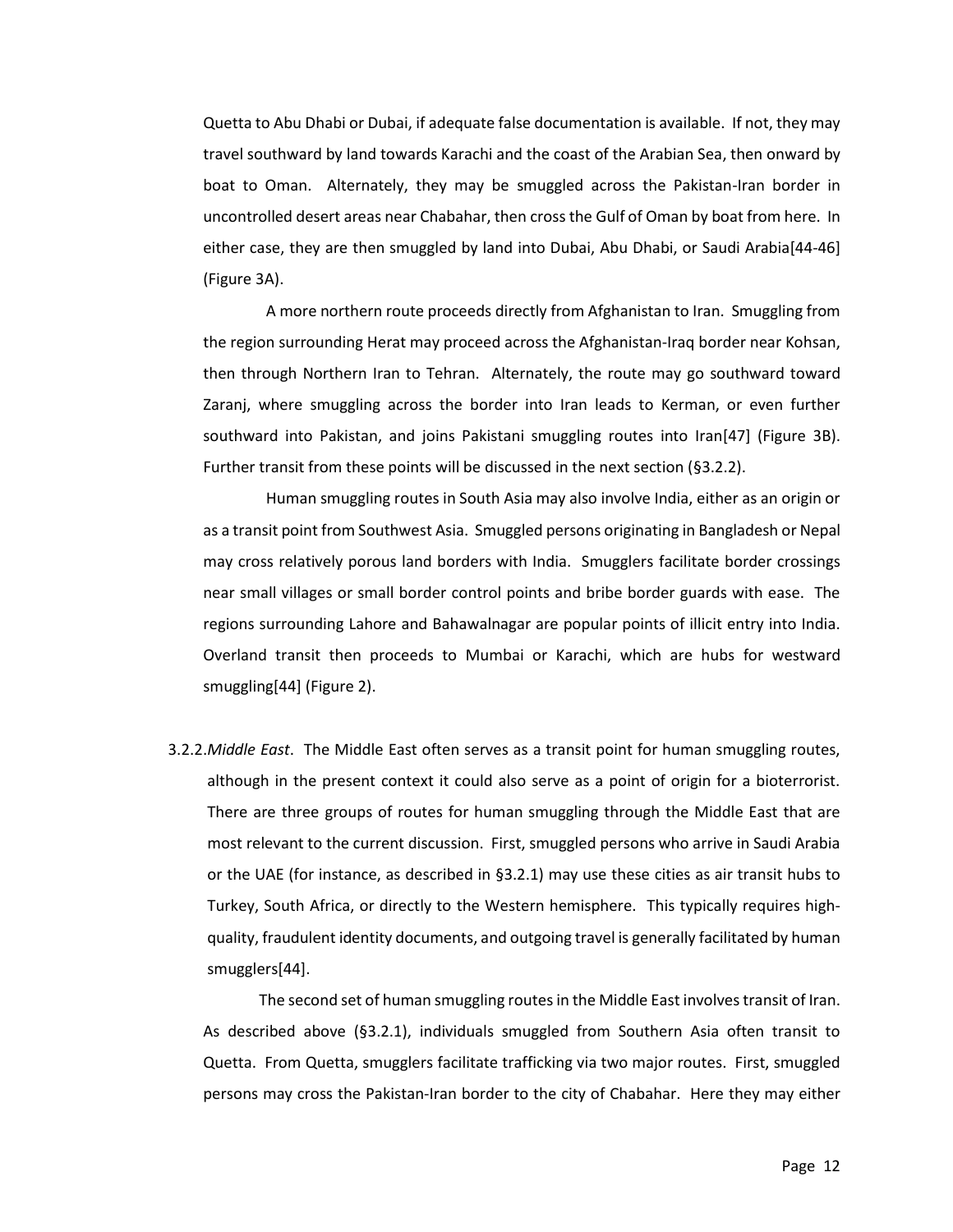cross by sea into Oman or the UAE, or they may continue by land along the Southern coast of Iran to Bandar Abbas, to Shiraz, and then to Tehran. Second, human smuggling from Quetta may proceed along a more northern route, with border crossing into Iran near the city of Zahedan. The land route from here then leads to Mashhad and then to Tehran. Smuggled persons transiting a route from Northern Afghanistan (§3.2.1) may join these flows as the routes converge and move toward Tehran. Tehran serves as the major human smuggling hub in Iran[44]. This route is relevant to the current discussion in that smuggling often proceeds from Tehran to Turkey[44, 47, 48]. Turkey, in turn, can serve as a transit hub for the West [49].

The third group of smuggling routes are those used to get out of Iraq. This process is particularly dangerous and would likely only be relevant to a bioterrorist whose point of origin was inside Iraq. Currently there are three primary options for human smuggling from Iraq. First, those who live in the major air hubs of Baghdad, Basra, and Najaf are able to be smuggled directly by air into Turkey. Because it is difficult to enter these cities, non-residents of these areas cannot typically use these routes. Second, individuals originating in the Kurdistan region can be smuggled by land or air into Turkey. Air routes connect Erbil and Sulaymaniyah to Turkey but require valid Iraqi passports for travel. More common are landbased smuggling routes from Erbil to Zakho and into Turkey via the Ibrahim Khalil border crossing. Smuggling by car is often used for illicit border crossings at this transit point. Because entry into Kurdistan can also be difficult, this route is also only available to residents of the region. Finally, the riskiest route from Iraq to Turkey is to cross via Syria. This strategy is often used by locals of Anbar or Mosul. Smuggling via this route is a complex process that can involve one of several routes and several hand-offs between different human smugglers[44]. The UNODC describes the details as follows:

"For migrants using the Syrian Arab Republic route, the general steps of the smuggling journey are as follows: smuggled migrants either cross the border into Deir Ez-zor in the Syrian Arab Republic, or cross from Al Qaim in Iraq over the Al Bukamal border crossing into Al Mayadeen in the Syrian Arab Republic. Migrants change smugglers in Deir Ez-zor and Al Mayadeen. Sometimes the smuggled migrants wait in Deir Ez-zor or Al Mayadeen for several days while the smuggler gathers a larger group to commence the journey. The smuggler typically accommodates the migrants at his home or in a house that he uses for this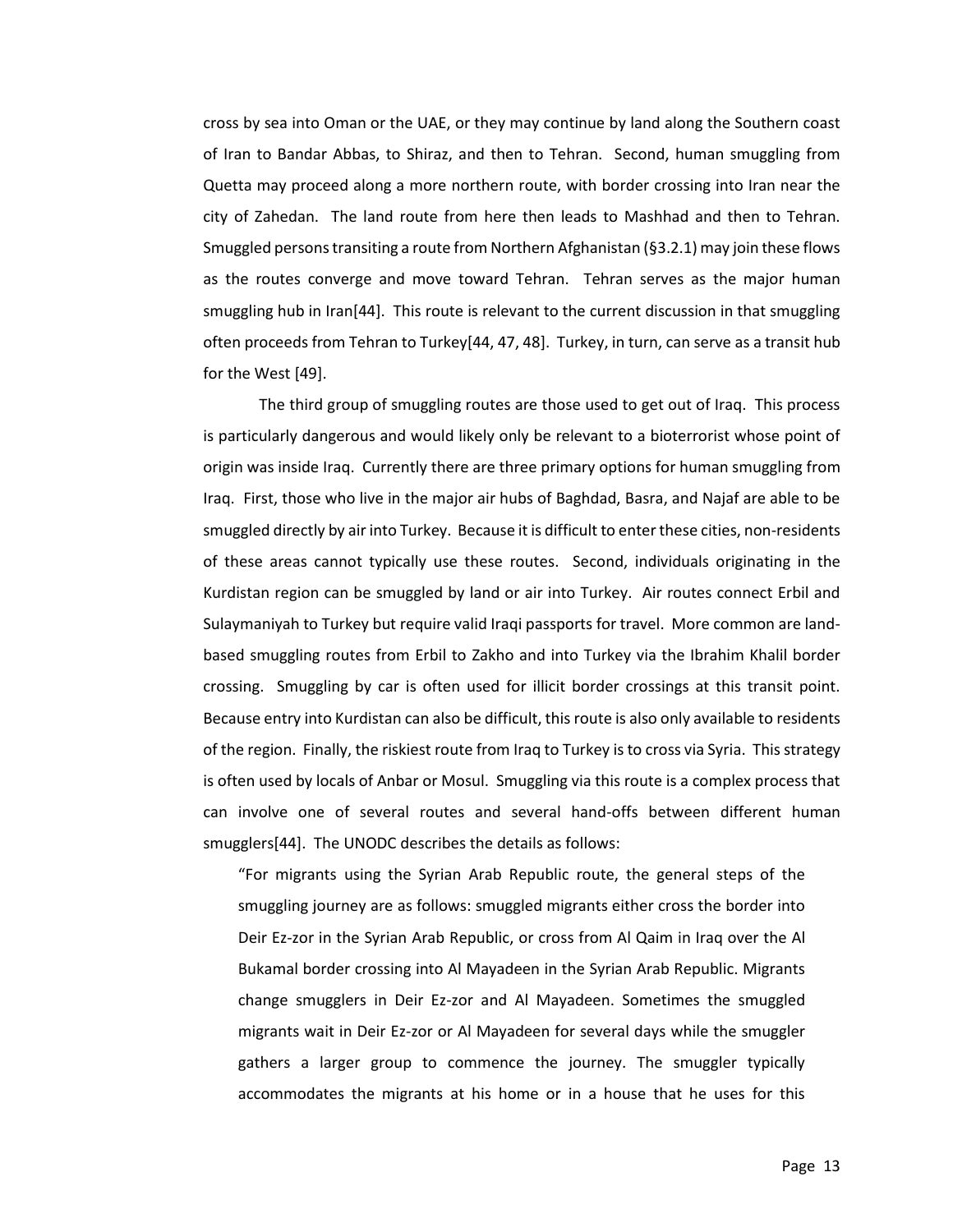purpose. These two different routes then meet in Raqqa. From there, the smuggled migrants move to the Syrian/Turkish border to attempt their exit from the Syrian Arab Republic. Migrants typically change smugglers again in Raqqa and are accommodated by this new smuggler until they begin the journey to the border. From Raqqa, there are four main routes across the Syrian/Turkish border: through Manbij; through Al Bab; through Aleppo; or through the areas surrounding Kobane. From Aleppo, there is a smuggling route through Afrin or Khirbat Al Jawz[44]."

Also of note is human smuggling between Iraq, Syria, Lebanon, and Jordan. These routes are more dynamic, more dangerous, and less reliable, so less information is available. For locals who are well-informed regarding the immediate state of these routes, they may also present an option as transit routes through the Middle East[50].

3.2.3.*Synthesis*. In summary, the Middle East could serve as either a point of origin for bioterrorists or as a transit center for terrorists moving westward from South Asia. Smuggled persons will ultimately end up in either the UAE or Turkey, which they will use as a gateway for travel to Central or South America. For those who are able to secure high-quality false documents and who are not actively smuggling a biological weapon, this portion of the transit could be as simple as a few, brief flights.

The situation becomes considerably more complex if the bioterrorist has acquired a biological agent and is actively smuggling the weapon on their person. In this case, routes involving air travel would not be available. Land routes through South Asia and the Middle East are available, as described above, but these routes are considerably more complex, dangerous, and time consuming. Additionally, a route to the West that excludes air travel would necessarily involve transit from this region into North Africa, as air travel from Turkey or the UAE would not be options. A purely land-based route could pass through Iraq into Jordan and onward to Egypt, but this would transit across at least some part of Israel in order to reach Egypt and North Africa. This is likely to pose a challenge with regards to border security, including confronting the 152-mile Nitzana security fence along the Israel-Egypt border[51]. Alternately, Israel could be avoided through travel via Saudi Arabia, but this would also require a sea crossing of the Gulf of Aqaba. While smuggling has a long history in the Sinai Peninsula[52], the region is notoriously unstable, and the illicit economy is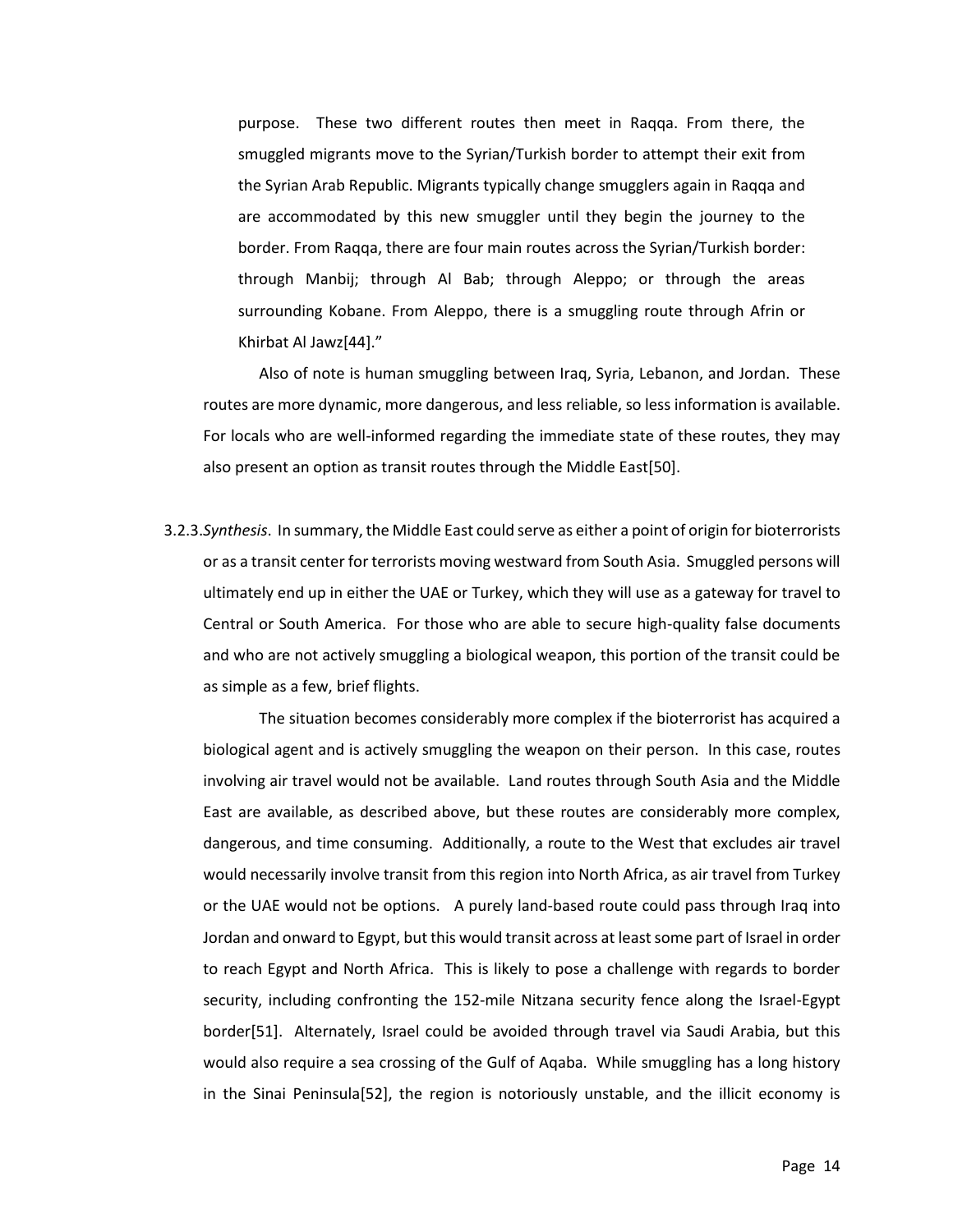subject to tribal control. The ongoing Sinai insurgency[53] has further destabilized the region and likely complicates human smuggling activities. It is difficult to comment further on human smuggling activities in this region, as the UNODC notes that,

"Specific study of the social profile of flows of migrants coming into North African countries from Asia or the Middle East…has not been conducted. Some reports by international organizations mention the existence of groups of smuggled migrants coming from Asia, especially from Bangladesh, India and Sri Lanka… Nevertheless, literature based on research in North African countries generally does not mention them, showing scarce interest in the issue[31]."

Clearly, human smuggling into North Africa from the Middle East without the use of air travel would be logistically difficult. This, in turn, has implications for the origin of a potential bioweapon intended for terrorist use. While a potential bioterrorist could originate in this region, it would likely prove difficult to smuggle an agent across the Middle East by land. This implies that a bioterrorist originating in South Africa or the Middle East and planning to smuggle a biological agent on their person would be better served by entering either Africa or South America by air and then acquiring their weapon *en route*. Human smuggling routes through these regions are the subject of the following sections.

#### **3.3. Human Smuggling Routes Through Africa**

3.3.1.*Overview.* Bioterrorists originating in Africa or transiting through the continent with the goal of reaching the United States would need to reach a port of debarkation for the Western hemisphere. Air travel would be the fastest and most logical mechanism. As discussed earlier (§2.3), we have already assumed that potential terrorists who could secure direct, legal entry into the U.S. and who were not smuggling a bioweapon would simply fly from their point of origin directly to the United States. Conversely, air travel would likely not be an option at all for any bioterrorist smuggling a biological agent, and sea-based transit would be required.

Air travel from Africa to the Western Hemisphere would, therefore, specifically be applicable to bioterrorists who could not secure legal entry into the U.S. and also did not intend to acquire a biological agent until they reached the Western hemisphere. While such terrorist agents may not be able to secure legal entry into the U.S., it is possible that they could secure legal entry into a South American country and then transit illicitly northward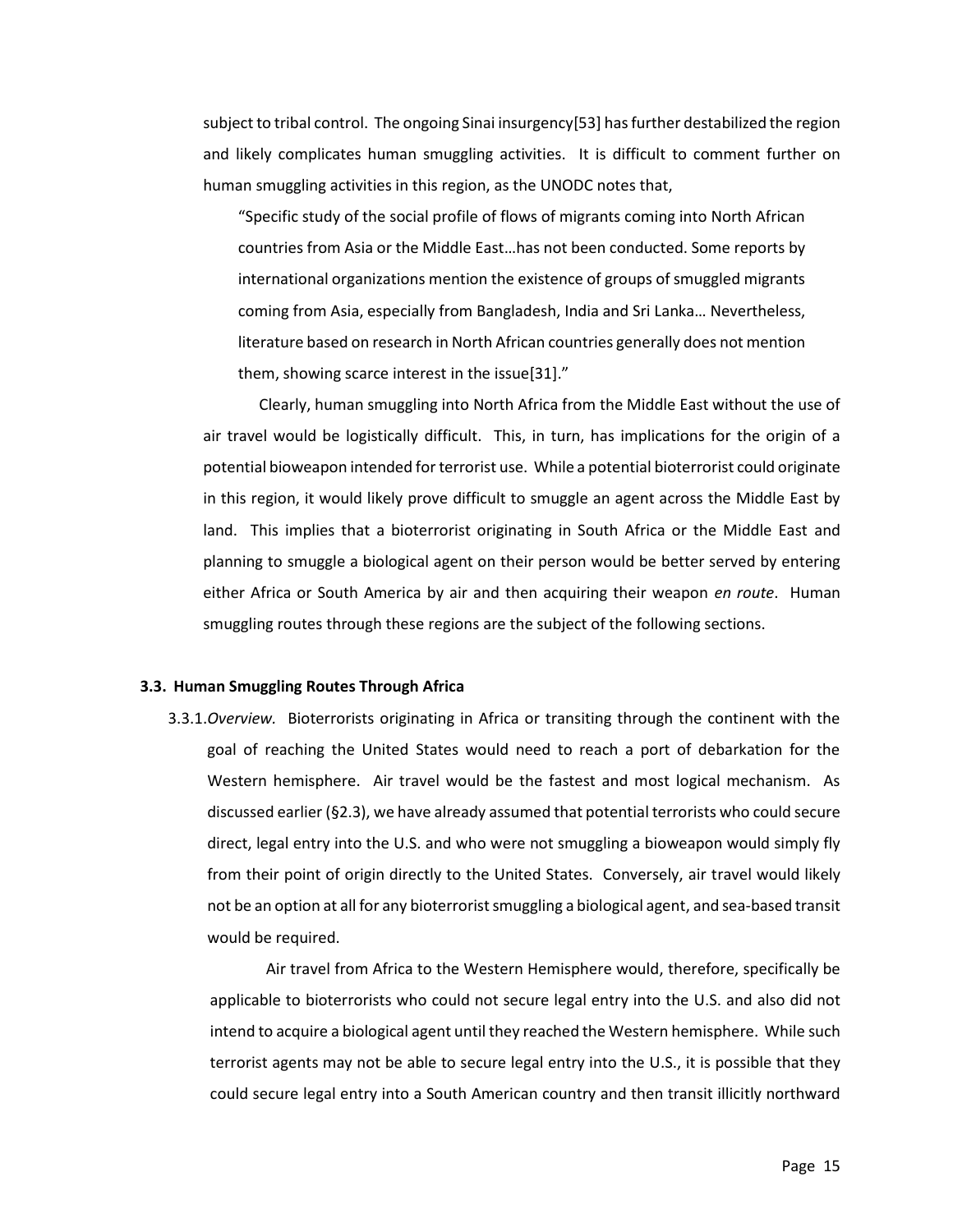into the U.S. If so, this would be the path of least resistance. However, if they could not secure legal entry into even a South American country, they would be forced to secure false documents to facilitate illicit entry. It is likely easier to enter South American countries on false documents than to enter the U.S., which is why this strategy may be appealing to a potential bioterrorist who meets the above criteria. In this circumstance, a single, direct flight from Africa to South America would be preferable to a flight that transits through an intermediate destination (typically in Europe), as only one border security checkpoint would need to be cleared. There are currently only two direct flight routes from Africa to South America: Luanda, Angola to São Paulo, Brazil, and Addis Ababa, Ethiopia to São Paulo, Brazil[49]. Brazil is currently the most common point of entry into South America for illicit African migrants, both because of these air connections with Africa and because of its loose visa requirements and significant corruption[54].

Depending upon their point of origin, the smuggled bioterrorist could leverage human smuggling routes within Africa to depart either from the Western or the Eastern half of the continent when traveling to South America. Those originating in the southern part of the continent could leverage either route.

3.3.2.*West and Central Africa.* Terrorists originating from West or Central Africa could debark the continent by either Addis Ababa or Luanda. Eastward smuggling routes into Ethiopia are rare, as most migrant flows from the region move northward with North Africa or Europe as a final destination[55] (Figure 4A). Therefore, air travel using false documents may be the most effective way to reach Addis Ababa. Smuggled terrorists intending to depart for South America via Angola could also face a challenge utilizing human smuggling routes, for the same reason. However, because visa-free movement is permissible among the 15 nations comprising the Economic Community of West African States (ECOWAS)[56], licit travel through the region could be secured as far south as the border between Nigeria and Cameroon. Human smuggling routes in the central portion of Africa's West coast, including Cameroon, Gabon, Equatorial Guinea, the Republic of Congo, and the DRC, are less well characterized. Operations are likely very local in nature, although there is a, "near total absence of data[57]" on regional migrant smuggling in this region. Routes are typically bidirectional land routes via unsecured and informal border crossing points, and the distinction between human smuggling and human trafficking in this region are blurred.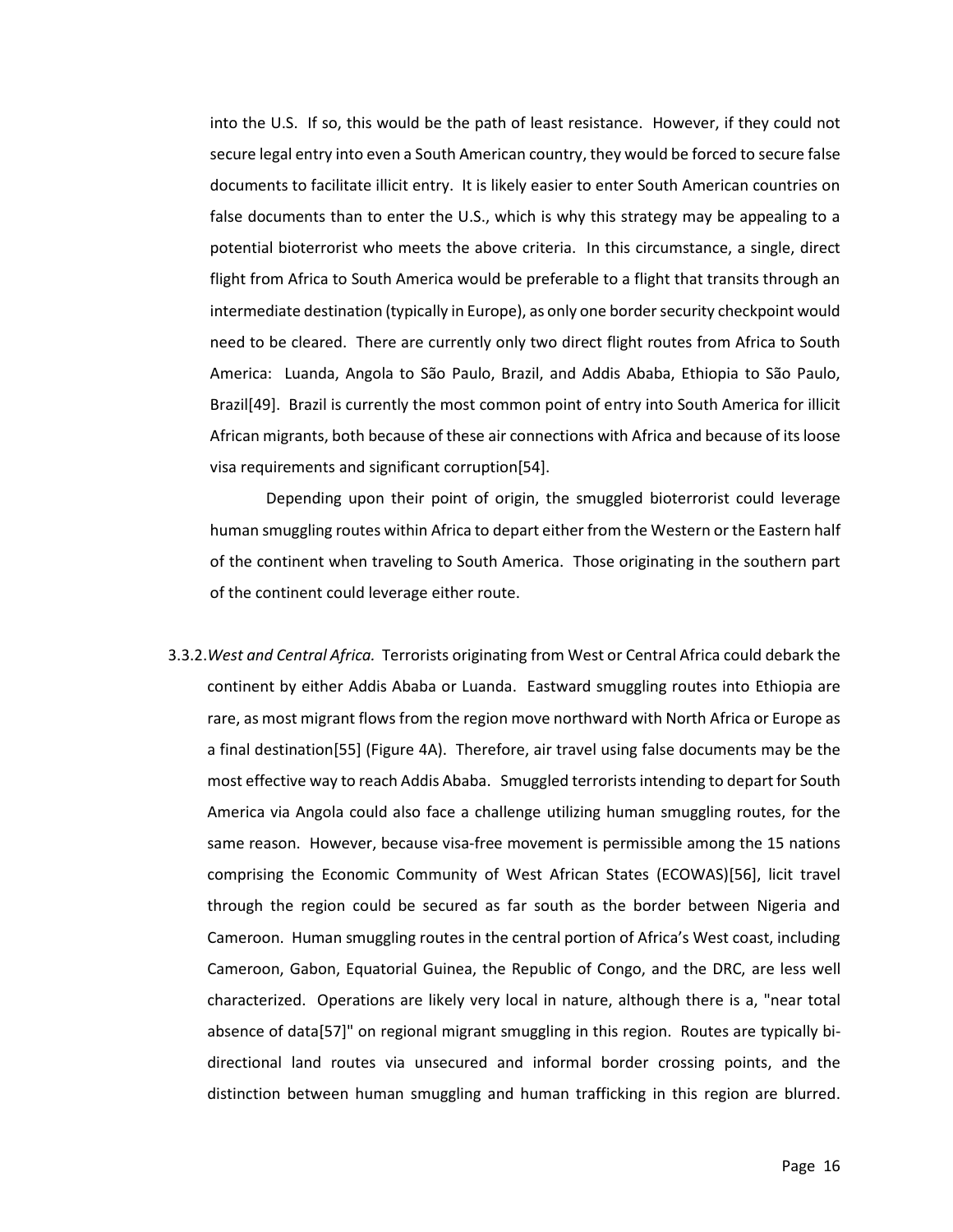These routes are typically used for sex trafficking or labor exploitation. The area is also characterized by significant conflict[58-62] (Figure 4B). Deep, local knowledge of the area would likely be required to secure covert passage to Luanda.

- 3.3.3.*East Africa*. Potential bioterrorists from the "horn of Africa" would likely follow the beginnings of the "Eastern Route," used by migrants to travel northward[63, 64], and use Addis Ababa as an exit point to the West. The city is considered a hub of migrant flows out of this region, and human smuggling activities are common[65]. The smuggling routes used in this region typically comprise migrants fleeing conflict or famine, *en route* to North Africa and Europe. The principal land routes from Somalia to Ethiopia typically cross the Tug Wajaale border crossing and enter Ethiopia in the North[65]. The border of Eritrea and Ethiopia is a conflict zone[66]. The Global Initiative Against Transnational Organized Crime notes that, "Crossing from Eritrea to Ethiopia is considered as an act of treason, and a shoot to kill policy is implemented across the heavily militarized border with Ethiopia. Migrant smuggling is therefore embedded into the core of survival in the country in its present context[65]." Land crossings from Sudan would likely occur either in the Gedaref region[31, 65], where large refugee camps are largely ignored by the governments. Other, common crossing points are Metemma and Humera[67, 68], near the contested Al Fashaga border region[69]. The border between Ethiopia and South Sudan is porous, but armed, local conflicts are common[70]. Local smuggling would need to be coordinated. A significant point of transit between Kenya and Ethiopia is the cross-border city of Moyale[66-68], although other, local border crossing points are also used. Crossing from Djibouti would likely occur at Galafi[67, 68] or Dewele[66] (Figure 4C).
- 3.3.4.*Human Smuggling by Sea.* Very little data regarding attempted transatlantic smuggling from Africa to South America by sea is reported. The UNODC Issue Paper on Smuggling of Migrants by Sea[71] makes no mention of smuggling to South America, and the International Maritime Organization's Inter-agency Platform for Information Sharing on Migrant Smuggling by Sea [72]reports no incidents of interdicted, sea-based human smuggling into South America in its publicly-available dataset. The lack of data suggests that this method of trans-Atlantic human smuggling is not common. Notwithstanding, Costa Rican authorities have reportedly identified sea-based routes of transit from West Africa to South and Central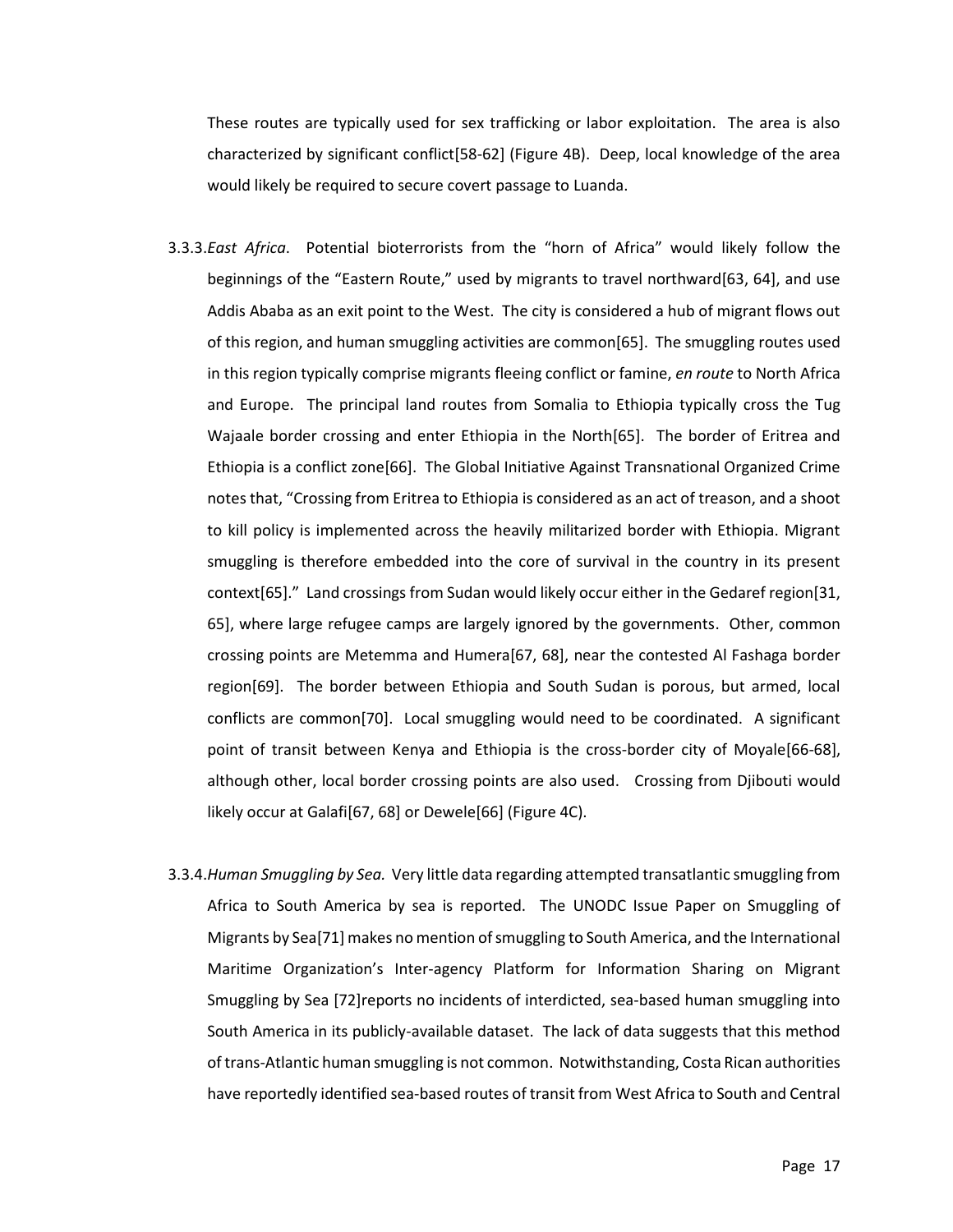America[73, 74]. Moreover, licit transatlantic passenger travel can actually be booked aboard cargo vessels[75], and corruption in such passages could facilitate human smuggling. Additionally, incidental reports of tragedies and near-tragedies verify that migrants do attempt to cross from Africa to South America by sea[76, 77].

3.3.5.*Synthesis.* A potential bioterrorist originating in or transiting through Africa would have two options for debarkation ports on a direct, trans-Atlantic flight: Luanda or Addis Ababa. Human smuggling occurs in both of these areas, although the networks are not well characterized and primarily serve refugees fleeing poverty and conflict. A bioterrorist could leverage these routes to transit Africa and exit to South America, but they would likely need a high degree of local knowledge. Arrival in Brazil would likely facilitate entry using false documents, and, from there, the terrorist could travel north.

Bensman conducted an extensive review of case information from 19 U.S. court prosecutions of SIA smugglers[37]. Included in his analysis was data regarding the specific routes taken by these smugglers. A graphical summary is presented in Figure 5. This analysis suggests that the routes discussed above are practical, as they have actually been utilized by human smugglers in an attempt to move high-risk foreign nationals covertly into the United States.

While these transit routes are practical and could be leveraged by a bioterrorist originating in South Asia, Africa, or the Middle East, acquisition of a biological agent in these regions for smuggling on their person would be difficult. This is primarily because all of the routes rely on air travel for crossing the Atlantic Ocean. Accordingly, the bioterrorist would have one of four options. First, they could develop a strategy for concealing the agent during air travel and border security screening. Second, they could arrange a one-off, illicit, Atlantic crossing by sea. Third, they could coordinate separate, parallel smuggling of the agent into South America via an air or maritime cargo route. Fourth, they could simply acquire an agent while in South America. Of these, the fourth seems least difficult and least risky. Moreover, it opens the opportunity for air travel from their point of origin in South America. This would decrease the time, risk, and cost of land-based travel throughout the Middle East or Africa. This conclusion is of strategic importance when considering the logistics of a potential bioterror attack on U.S. soil.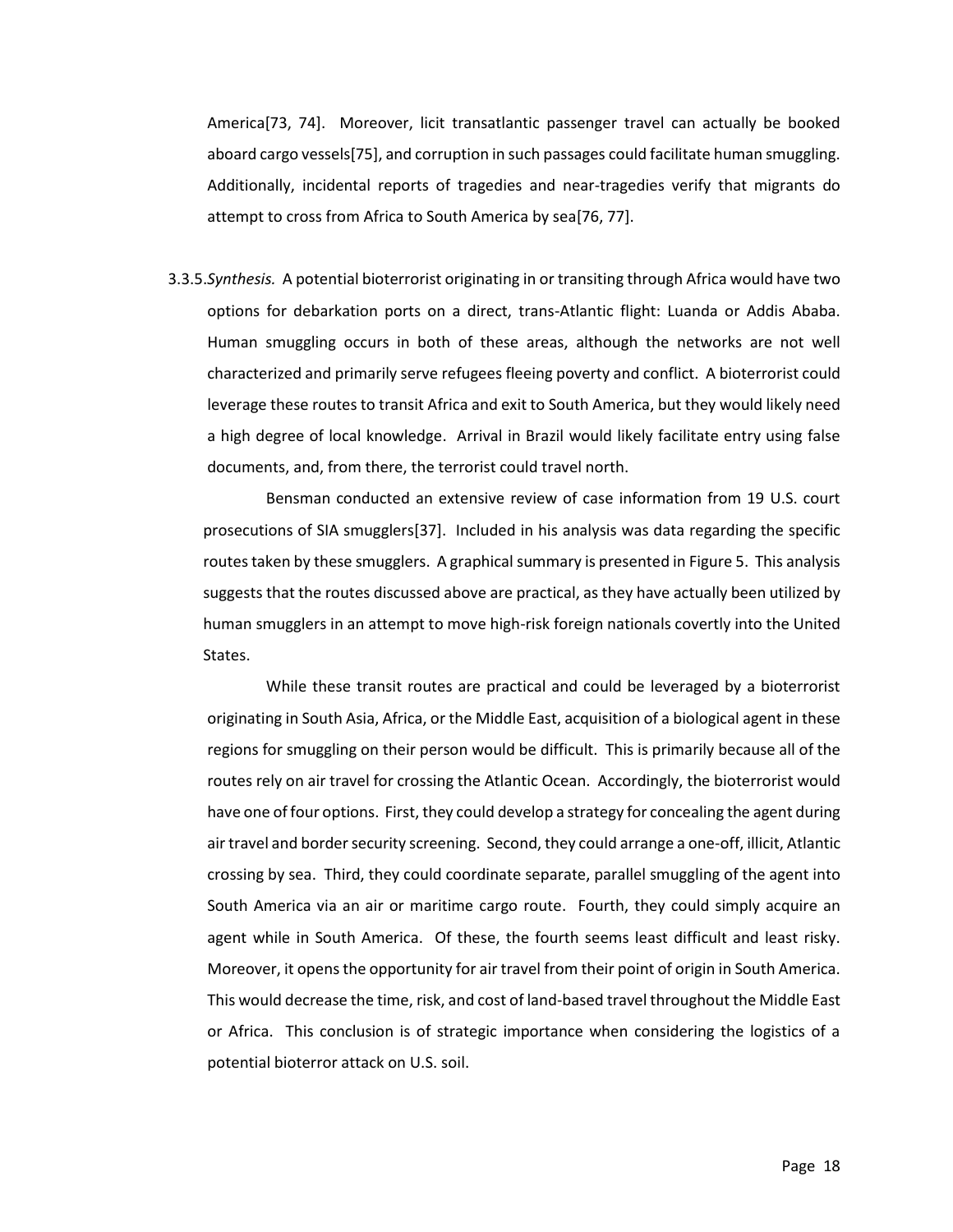#### **3.4. Human Smuggling through South and Central America**

*3.4.1. Points of Entry.* Brazil is currently the most common point of entry for smuggled Africans into South America, both because of its accessibility, its relatively loose refugee laws and visa requirements, and its corruption[78]. It would also be the most likely point of entry in the aforementioned scenarios, because the majority of direct, international flights from Africa and the Middle East arrive in São Paulo[49]. São Paulo also typically serves as the logistic and financial hub for coordinating northward human smuggling from South America. As is often the case in human smuggling operations, governmental corruption in Brazil helps to enable these illicit movements by facilitating document fraud[78]. Alternately, a potential bioterrorist wishing to enter the U.S. illicitly via the Southern border who did not intend to acquire a biological agent in South America could also elect to be smuggled from Turkey (§3.2.2) to Central America, further reducing the overland transit burden.

At present, direct transatlantic flights from the aforementioned debarkation ports to Central and South America include[49]:

> Istanbul → São Paulo Istanbul → Havana Istanbul → Caracas Luanda → São Paulo Istanbul → Panama City Dubai → Rio De Janeiro Istanbul → Cancun Dubai → São Paulo Istanbul  $\rightarrow$  Mexico City

Istanbul → Bogotá  $\longrightarrow$  Addis Ababa → São Paulo

*3.4.2.Transiting South America*. Once a smuggled individual has successfully entered Brazil using a false travel document, a human smuggler in São Paulo typically coordinates the entire travel route to the U.S. Southern border. This includes collecting funds from the smuggled individual and distributing it to contacts who will facilitate movement throughout the route[78, 79]. A potential bioterrorist could also detour here to acquire an agent elsewhere in South America, as the MERCOSUR regional integration arrangement has eliminated visa requirements throughout most of the continent[1]. The route out of South America generally includes overland transit through Brazil, *en route* to its borders with either Colombia or Northern Peru. Here, illegal border crossing points, known as "trochas," are used by smugglers ("coyotes," "chuteros," "chamberos," "polleros," or "trocheros") to move the smuggled persons across the international border[1, 80]. Colombia is traversed by land, typically toward the city of Turbo. Turbo is, "Colombia's last major outpost of civilization before the border with Panama[81]." Supplies are usually acquired here for what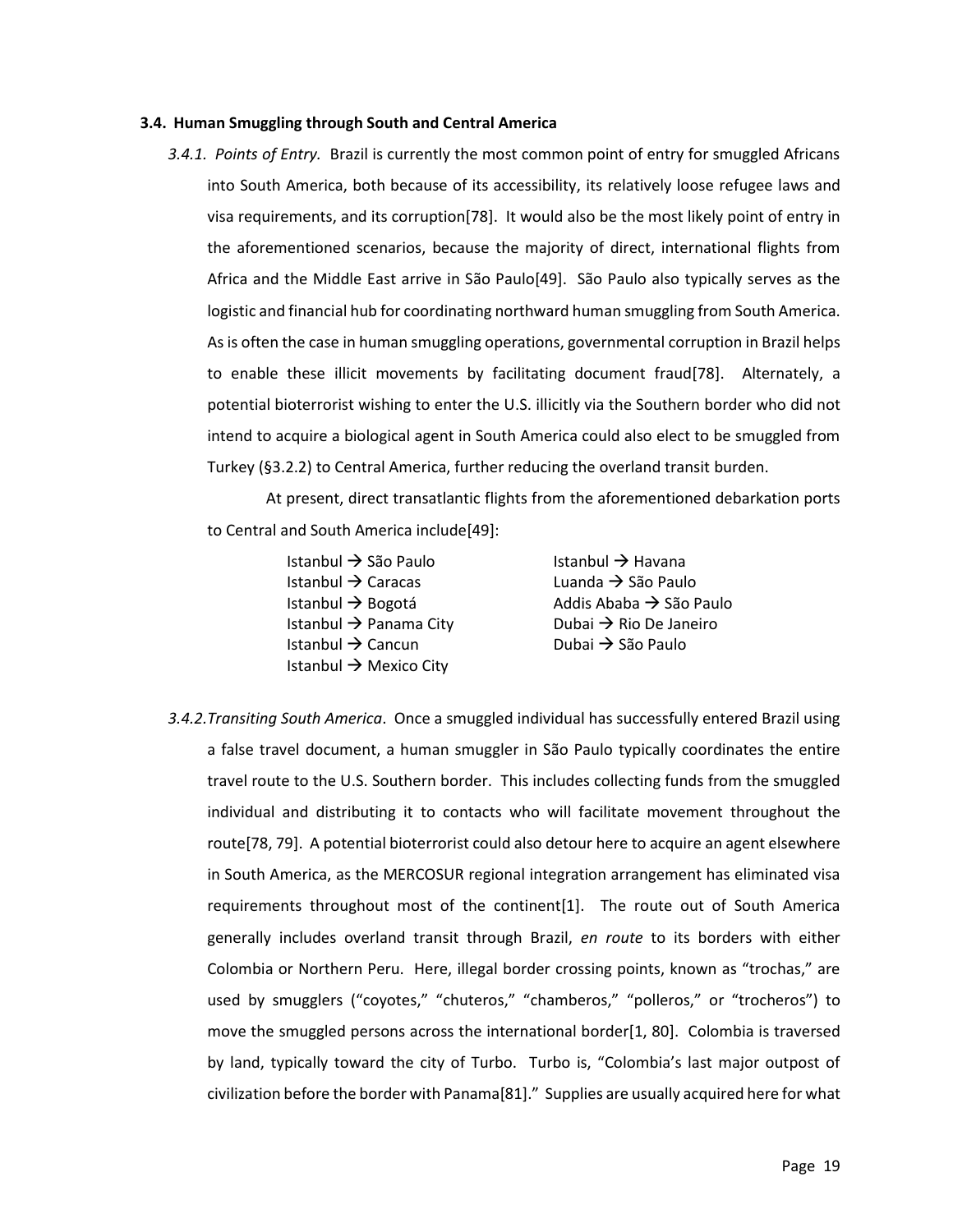is arguably the most dangerous and difficult part of the transit – the trip across the Darién Gap.

In Turbo, smuggled individuals and their smugglers board open boats to cross the Gulf of Urabá by water, arriving in the Colombian town of Capurganá. This town is still technically within Colombia, but it was rebel-held territory during the country's civil war and is now controlled by the Gulf Clan mafia[82]. Human smugglers make payments to this group to ensure safe entry into the roadless, 60-mile stretch of jungle at the border of Colombia and Panama that is known as the Darién Gap[81] (Figure 6A).

- 3.4.3.*Crossing the Darién Gap.* "Guides" depart with smuggled migrants from Capurganá for the 60-mile foot trek through the infamous jungle that separates South from Central America and Colombia from Panama. This stretch has no roads, many dangerous insects and animals, and numerous, encamped bands of various guerrillas and criminal gangs. Robbery, assault, rape, theft, and death are common on this part of the trek[81, 83]. Narcotics are also trafficked through the Darién Gap, although human smugglers have cleared a separate jungle route that runs north of the narco-trafficking pathway in the interest of safety[82]. Migrants exiting the Gap who are detected by Panamanian authorities may be detained in refugee camps, or they may be refused entry based on a daily quota system and sent back across the Gap. Those who successfully enter Panama often stay at local homes, where a new group of smugglers arrange rest, reprovisioning, and onward travel through Central America[82].
- 3.4.4.*Transiting Central America*. After entering Panama, transit by car is typically used to move smuggled individuals to the border with Costa Rica. Corrupt border guards generally facilitate entry, and travel then continues by car to the border with Nicaragua[82]. Nicaragua can be crossed by land or largely circumvented by boat, and, once again, corruption among border guards facilitates transit. Alternately, jungle routes are used here by some smugglers[82, 84]. Smuggled individuals then traverse Honduras and Guatemala by car or bus.

The next, significant step is exiting Guatemala and crossing into Mexico. This border is primarily jungle, and covert routes involving cars, motor vehicles, or foot transit are used. The cities of Tapachula, Tenosique, or Chetumal are the primary cities into which smuggled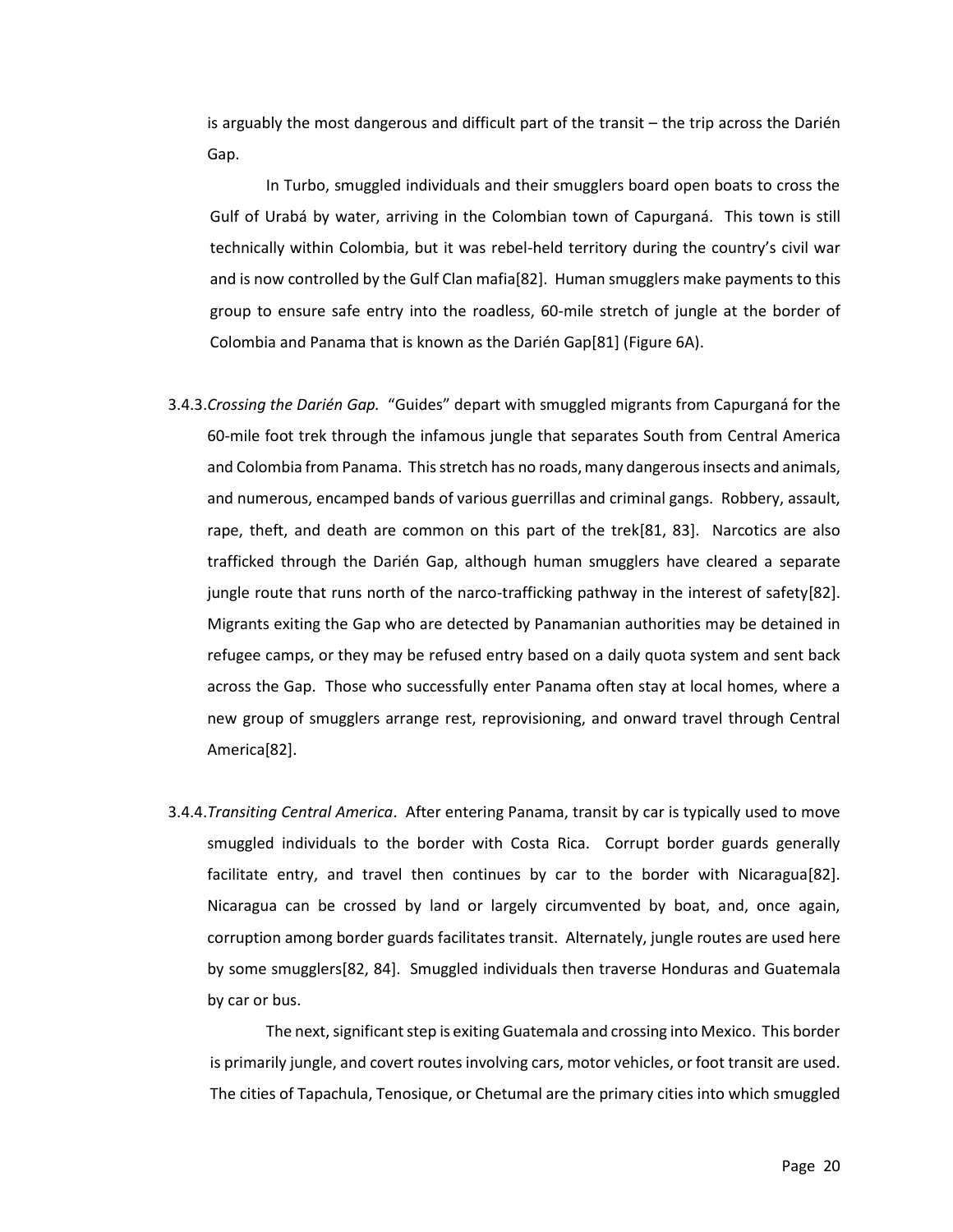persons enter. From here, overland transit by motor vehicle proceeds northward, often via Mexico City[1], to the U.S.-Mexico Border (Figure 6B).

#### **3.5. Entering the United States.**

Common locales from which individuals are smuggled from Mexico into the United States are the border towns of Tijuana, Nogales, Matamoros, Reynosa, Ciudad Juarez, and Nuevo Laredo[1]. In FY 2021 there were 1,659,206 documented encounters between migrants and U.S. authorities at the Southern Border[85], which suggests that attempts at illicit crossings here are common. For a potential bioterrorist, particularly one who is actively transporting a biological agent, covert crossings would be essential. Such crossings tend to be either on foot (across poorly-monitored areas, facilitated by "coyotes") or across natural bodies of water.

Alternately, for a potential terrorist without a concealed biological agent but for whom no other, legal means of entry was possible, the path of least resistance would likely be to destroy any identifying information and to present themselves to a U.S. border guard to request asylum[37]. Provided their biometrics did not trigger a criminal database hit, they would be taken into the U.S., processed, and ultimately released pending legal proceedings[7]. U.S. regulations regarding detention, release, and return to Mexico at the U.S. border are in a constant state of flux, and current policies are closely monitored by human smugglers. At this point, either covertly or through asylum fraud, the bioterrorist has arrived on U.S. soil. Further discussion of illicit transit within the U.S. is beyond the scope of this analysis.

#### **4. Summary – Scenarios**

Based on this analysis, it is possible to define several scenarios in which a bioterrorist may leverage human smuggling routes and practices to travel from a point of origin in South Asia, Africa, or the Middle East to the U.S. These scenarios, including key, potential logistical issues, are summarized below.

**4.1.** *Capable of legal entry into the U.S.* The simplest and fastest route for a bioterrorist who is capable of legal entry into the U.S. on a tourist, student, or other visa would be to travel legally by air. Those desiring to stay illicitly in the U.S. could then overstay their visa (§2.3).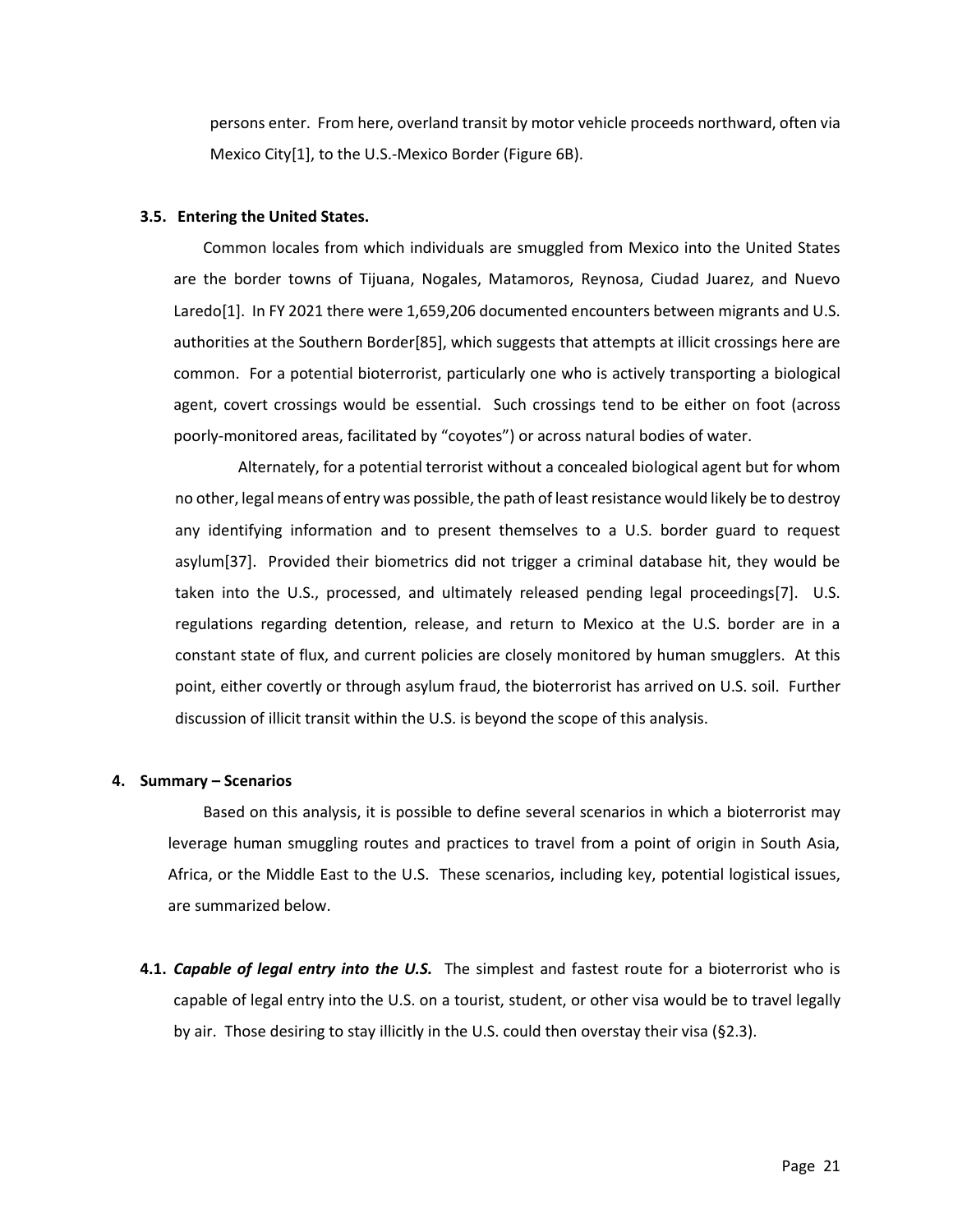- **4.2.** *Not capable of legal entry into the U.S.* Attempting to enter the U.S. using false documents is difficult due to the training of U.S. border agents and the heavy integration of technology and biometrics[13, 42] into the entry process for foreign nationals. Even without a biological agent in tow, the potential bioterrorist would need to attempt illicit entry via the U.S. Southern border.
	- 4.2.1.*Full access to false documents.* An optimal strategy here would be to first obtain false documents (as necessary) that would allow air travel from their point of origin to an exit point in Africa or the Middle East. Exit points with direct flights to the South-Western hemisphere include Addis Ababa, Luanda, Istanbul, and Dubai. The simplest route would be to fly directly from Istanbul to Mexico City, assuming appropriate, false documents could be obtained that would allow entry into Mexico. This would obviate the need to cross South America and the Darién Gap. From here, the terrorist could travel legally by ground to the U.S.-Mexico border. Next, they would destroy their identifying documents and present themselves at a U.S. border checkpoint to make a request for asylum. After processing, the terrorist would be granted entry into the U.S. pending legal proceedings and could disappear into the nation's interior. This is a classic scenario of asylum abuse (§2.3).
	- 4.2.2.*Limited Access to False Documents.* If documents could not be obtained that permitted access to Mexico by air, then a different point of access to the South-Western hemisphere would need to be selected. The most likely would be São Paulo, Brazil[78]. From here the terrorist could leverage human smuggling routes to travel northward through South and Central America and into Mexico. Additionally, it is feasible that a bioterrorist could detour at this stage to a different South American country to acquire a bioagent, either from an illicit contact or from a natural reservoir[22], before continuing northward. They would then proceed as described in §4.2.1.
	- *4.2.3.Covert Travel Required in the Eastern Hemisphere.* If covert travel within the South Asia Middle East – Africa region was required, then human trafficking routes in the region could be leveraged to facilitate regional travel to an exit point, as described in detail above (§3.2, §3.3). A terrorist with a point of origin in South Asia or the Middle East would most likely use Turkey as an exit point, as illicit travel between the Middle East and Africa would bottleneck at the Sinai Peninsula, where even human smuggling may be difficult (§3.2.3).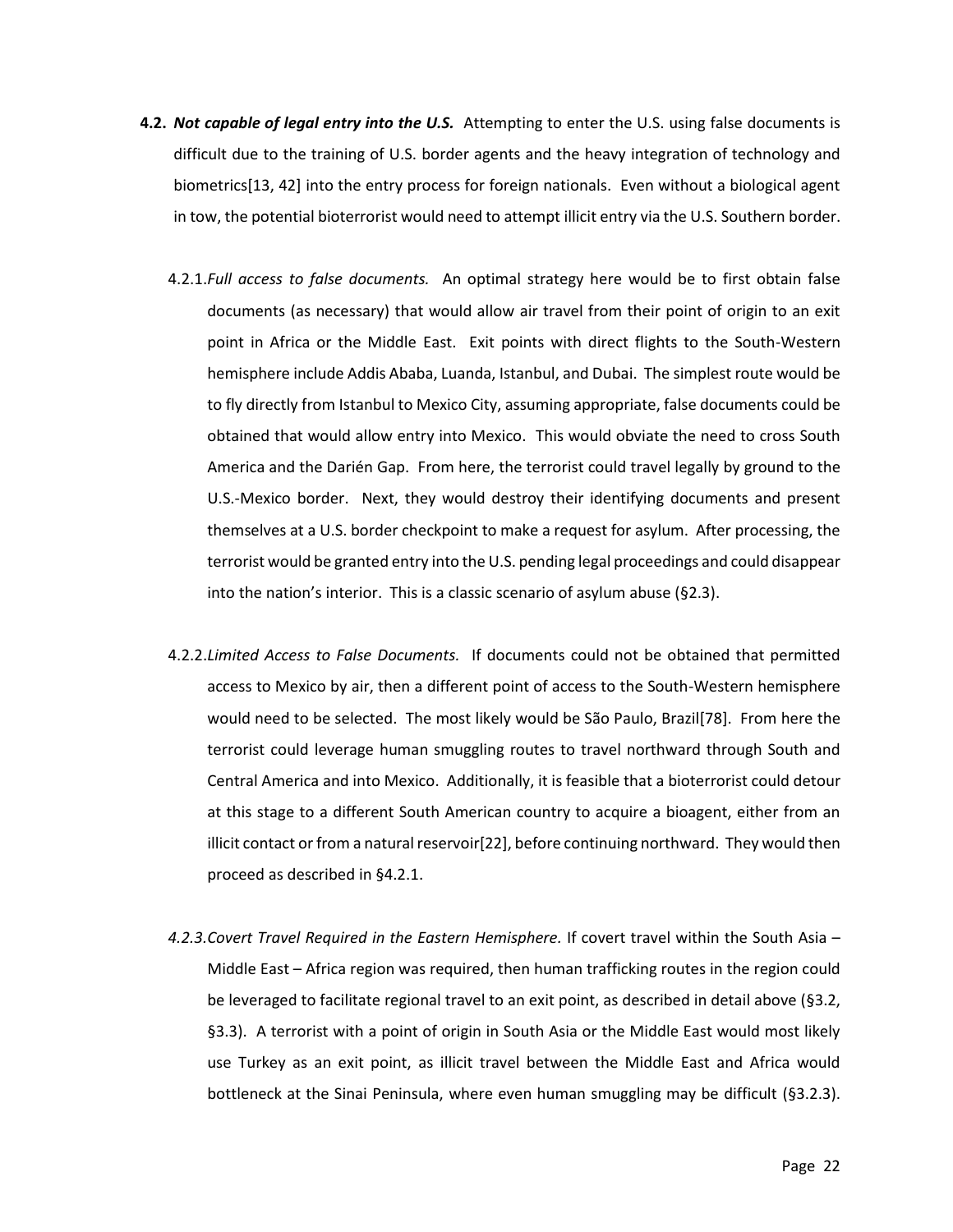Conversely, a terrorist originating in Africa could travel either westward to Luanda or eastward to Addis Ababa for exit. At least some of this travel could be licit if the ECOWAS zone was involved[56], although the remaining travel would be somewhat "against the grain" of the traditional, northward human smuggling routes that are dominant in Africa. This latter circumstance could present some logistical challenges for covert travel.

*4.3.* **Cannot Travel by Air.** There are at least two potential reasons that a bioterrorist may not be able to use air transportation of any kind. First, they could already be logged in an international criminal database with biometric information. In this case, any entry point that may leverage biometrics (e.g., airports) would need to be avoided. Second, they may be actively transporting a biological agent on their person or with their personal effects that was acquired in the Eastern hemisphere. In this case, airport security checkpoints would likely pose a significant risk of detection and may need to be avoided. Implicit in either scenario is that the terrorist could not present themselves for asylum at the U.S. border. In this circumstance, a fully covert journey would be required.

This scenario is complicated, but it is theoretically achievable using current human trafficking routes and techniques. First, the South Asia – Middle East – Africa region could be traversed as described in §3.3.1-3.3.3. Next, the Atlantic Ocean could be crossed by sea, as described in §3.3.4. Thereafter, the South and Central American regions could be traversed, as described in §3.4. Finally, covert entry across the U.S.-Mexico border could be facilitated by human smugglers, as described in §3.5.

A bioterrorist transporting a biological agent would also have to be cognizant of the time that such a trip would take if their agent was not thermostable and had to be transported cold. However, current cold transport technologies could maintain appropriate temperatures for at least 45-60 days, which could be adequate time for a carefully-coordinated transit to take place. Alternately, a thermostable agent could be selected (§2.5.2).

#### **5. Conclusion**

A bioterrorist planning an attack on U.S. soil has the unique advantage that a quantity of biological agent small enough to be transported on their person could produce widespread casualties. With appropriate selection of the agent and the method of dissemination, such an attack could generate significant chaos and loss of life, and could even catalyze a self-sustaining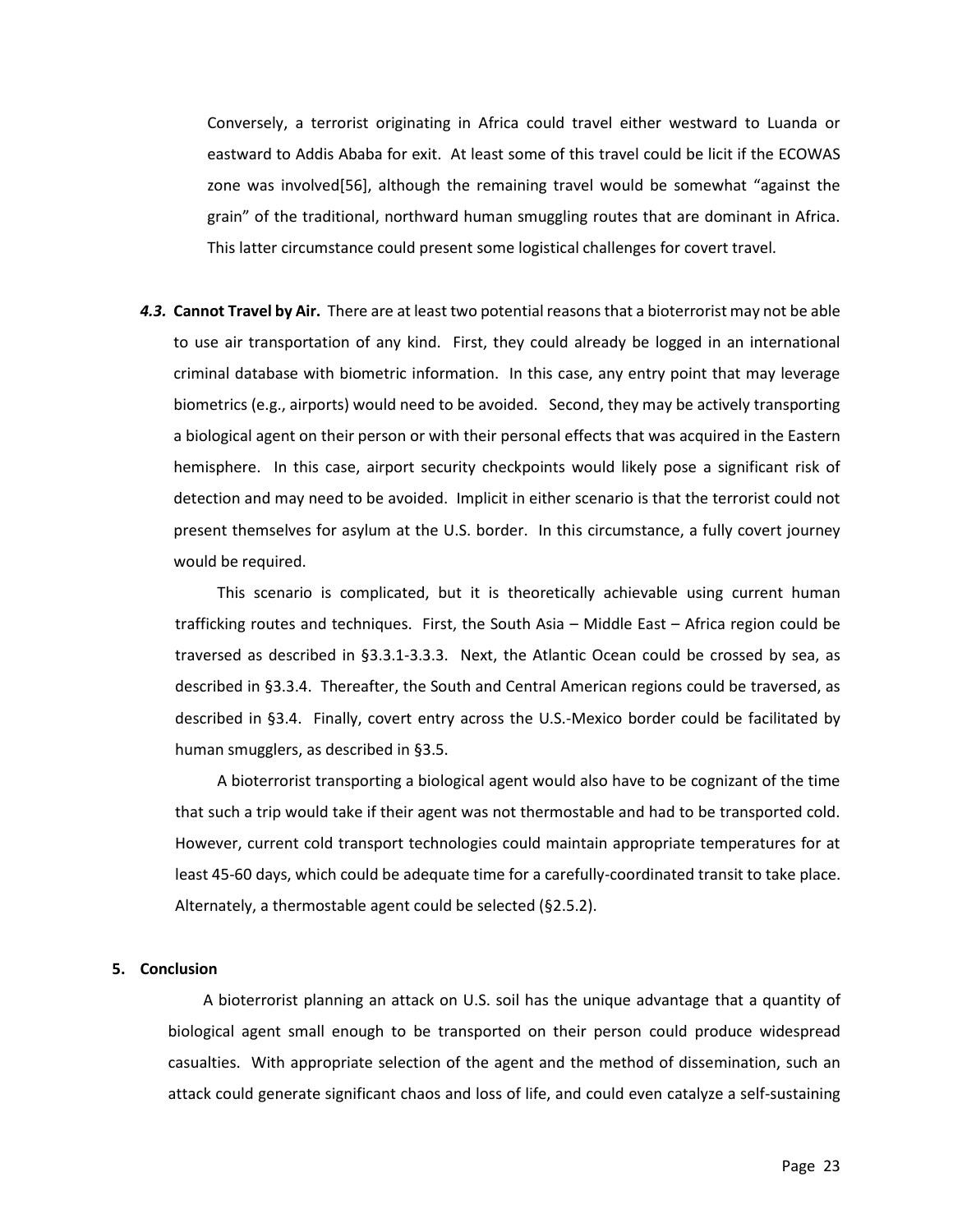epidemic or pandemic. If the bioterrorist could move themselves and their agent covertly from a point of easy acquisition to a target area within the U.S., the consequences could be catastrophic. Because of the small size of the agent, this type of covert movement would be, essentially, an exercise in human smuggling. Accordingly, this scenario represents a practical example of potential convergence of terrorism and transnational crime.

This analysis has examined the process of covert human smuggling from a point of origin in South Asia, Africa, or the Middle East into the United States via South and Central America. It proposes that this strategy could be used by a bioterrorist to smuggle themselves and their weapon into the U.S., and it examines the context in which such an act could transpire. Thereafter, it presents a detailed analysis of human smuggling routes and techniques currently used in these regions for the illicit movement of irregular migrants and considers how these could be repurposed by a bioterrorist. Finally, it summarizes the logistics of several scenarios for this type of convergence. The analysis demonstrates that, while this process would be complex to coordinate and to implement, it should be technically possible for such convergence to facilitate the requisite covert movements of people and biological agents necessary to perpetrate acts of bioterrorism on U.S. soil.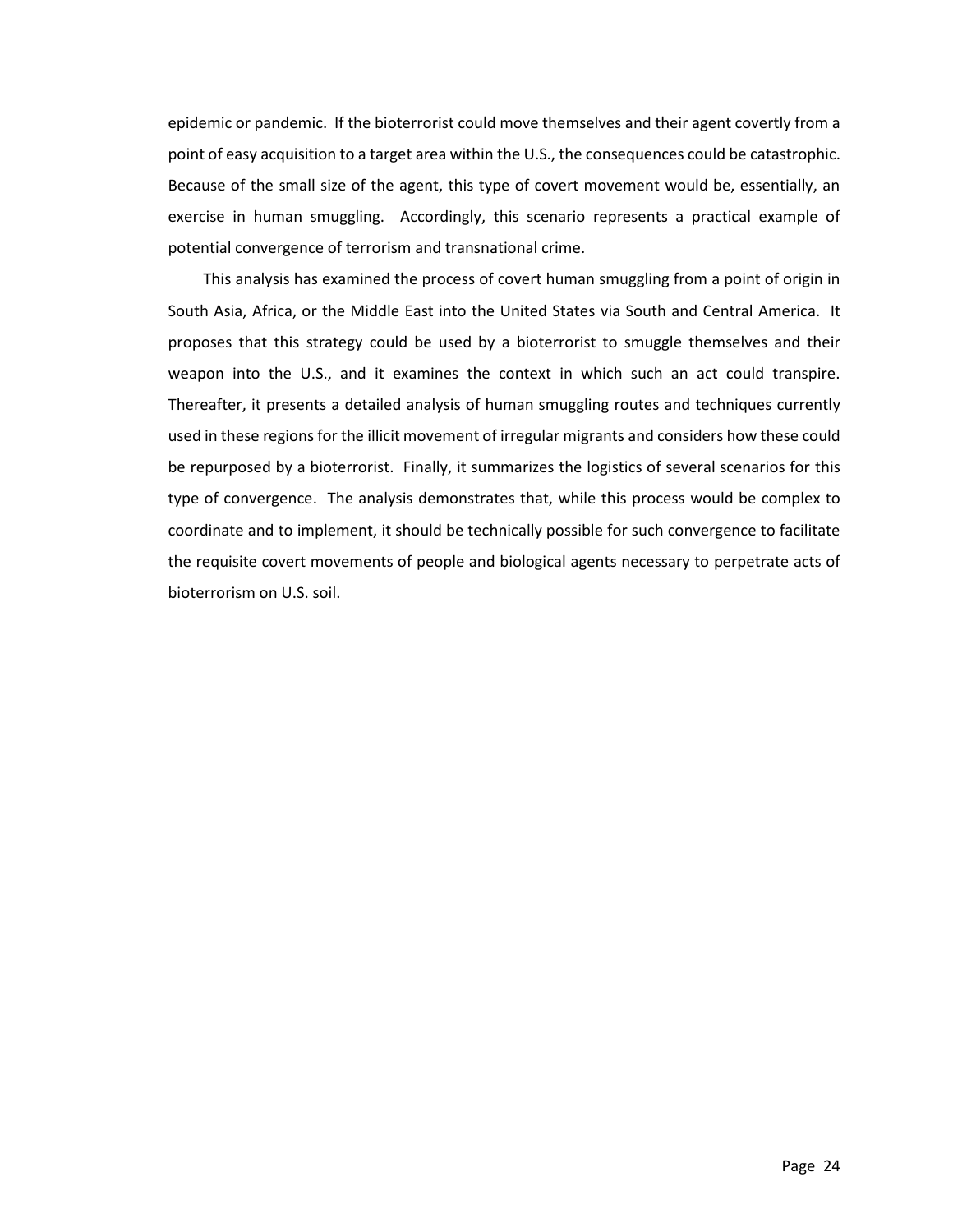### **FIGURES**



*Figure 1: Overlap of Viral Hemorrhagic Fevers and U.S. Special Interest Alien "Countries of Interest" 1A: Geographic Distribution of Viral Hemorrhagic Fevers. From [22] 1B: "Countries of Interest." From [37]*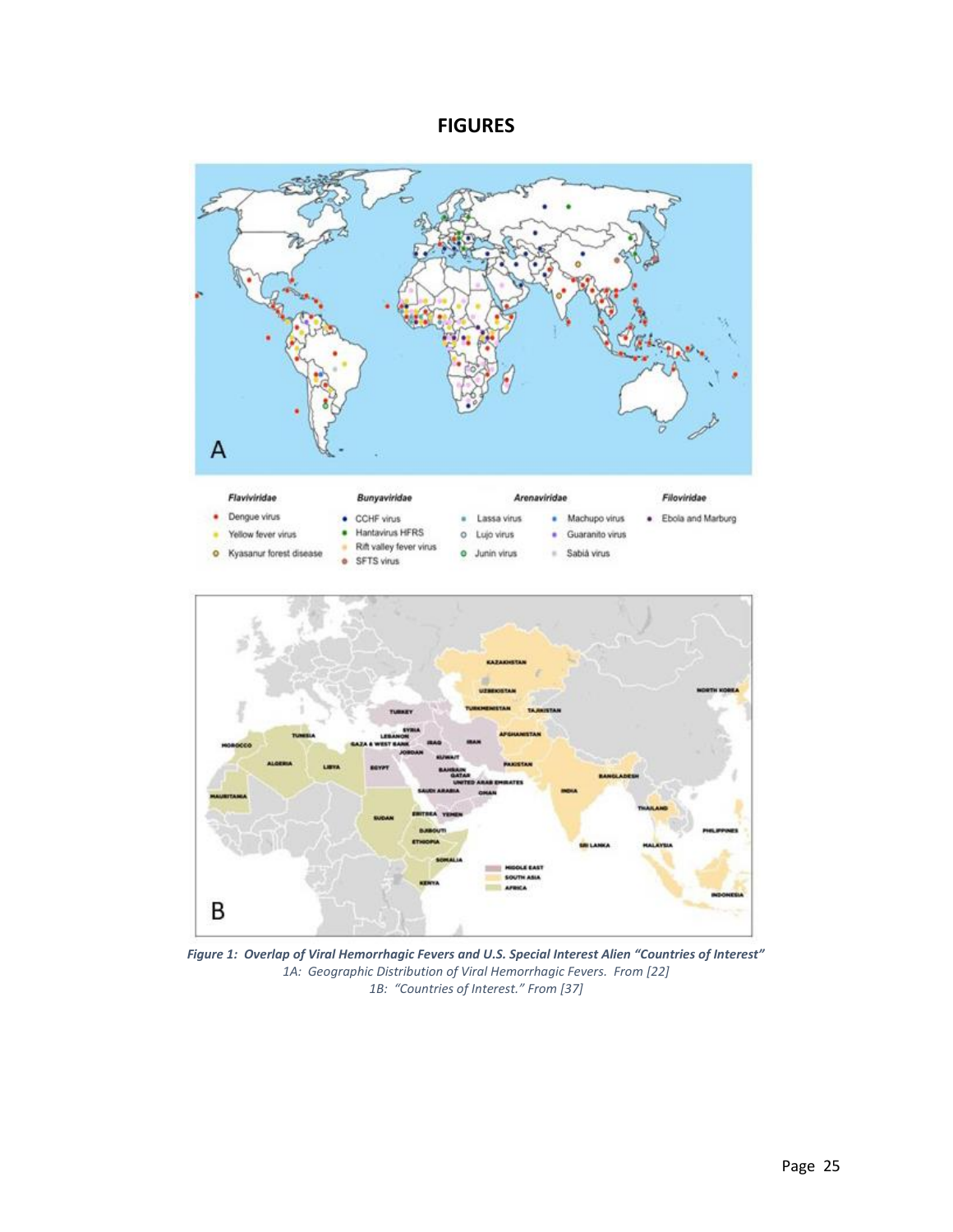

*Figure 2: Human Smuggling Routes in South Asia A: Southwest Asia B: Southeast Asia From [44]*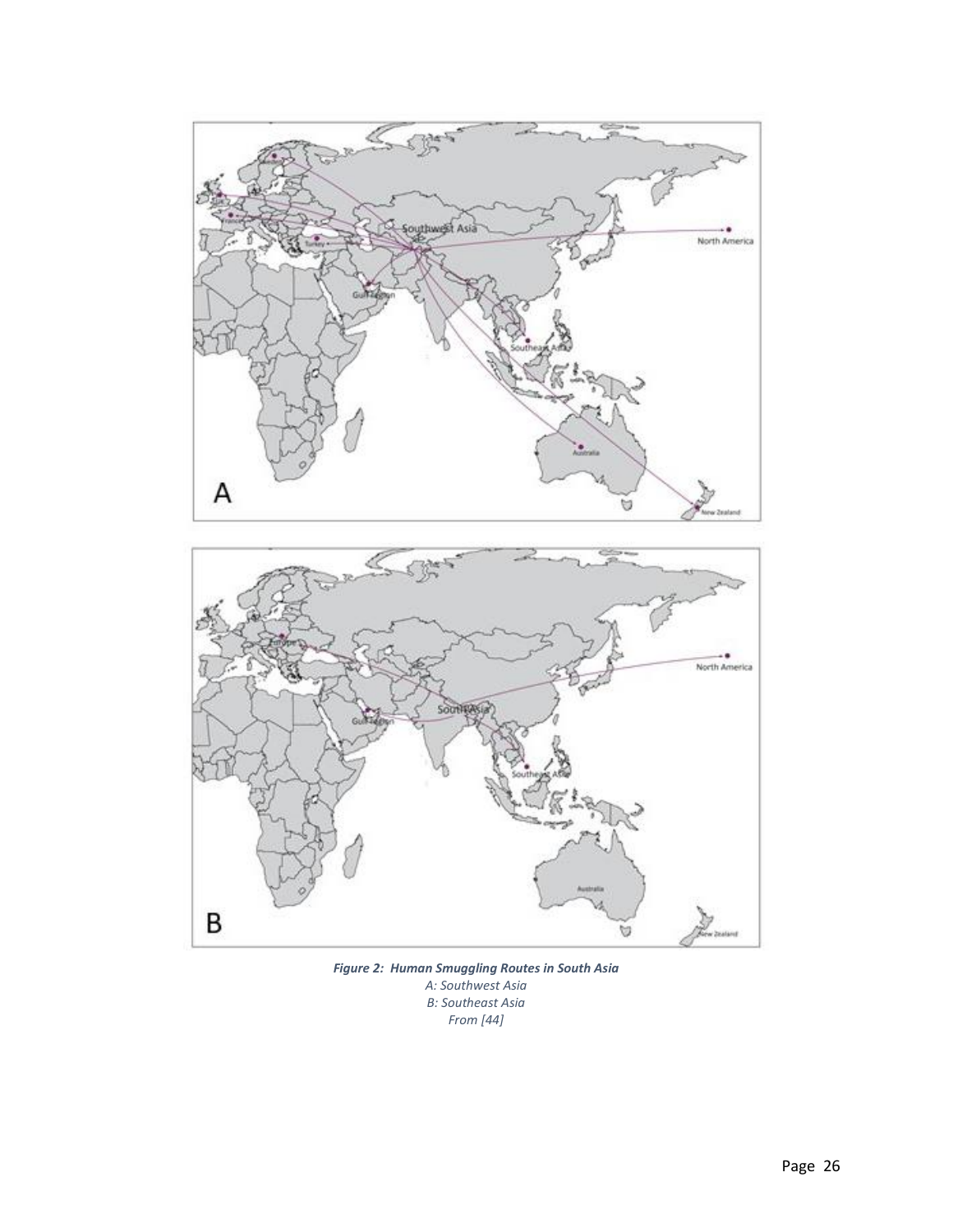

*Figure 3: Human Smuggling Routes through South Asia and the Middle East A: Southern Routes. From [45] B: Northern Routes. From [47]*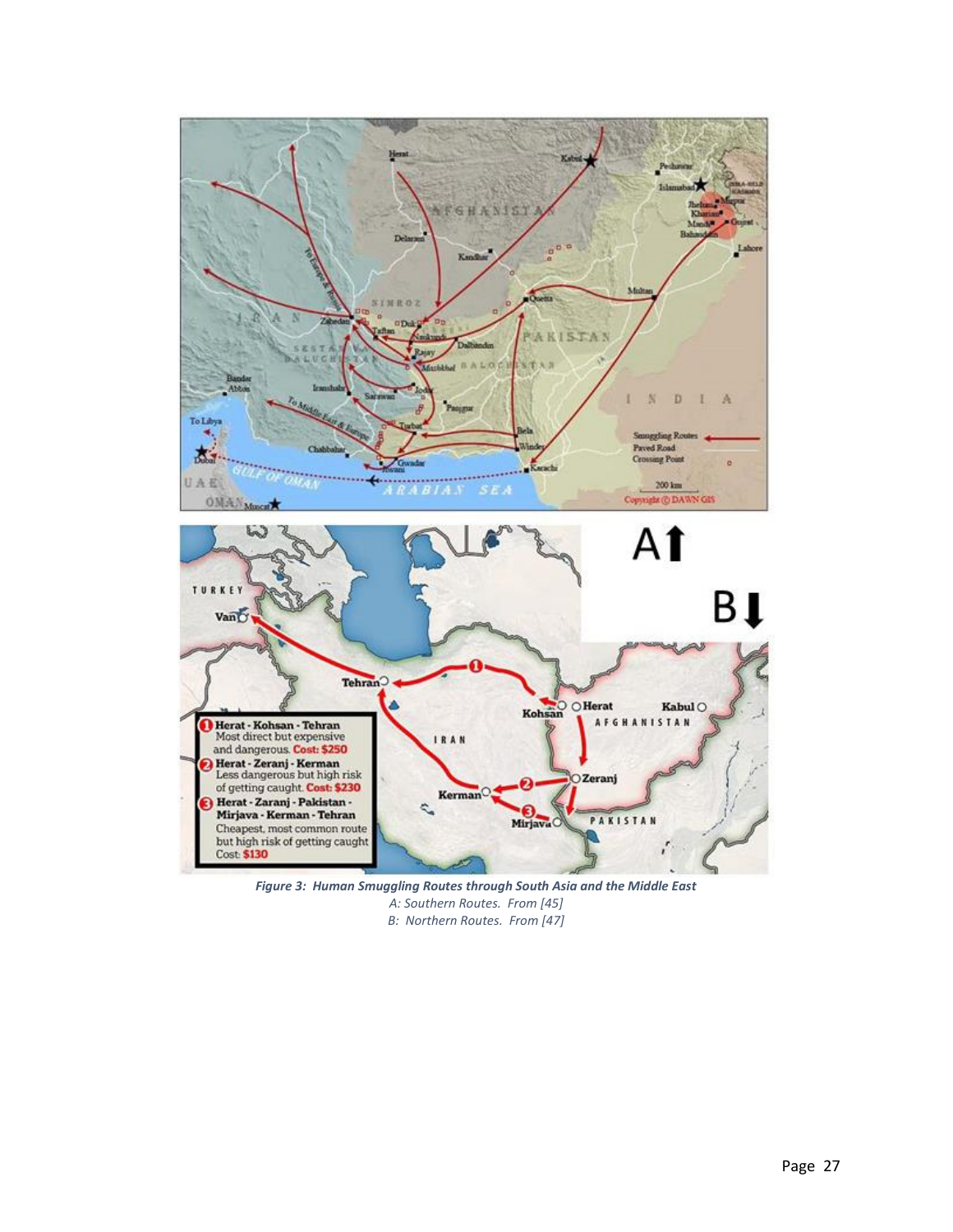

*Figure 4: Human Smuggling Routes in Africa A: Routes in North Africa. From [55] B: Intra-African Migrant Flows. From [86] C: Routes in the Horn of Africa. From [63]*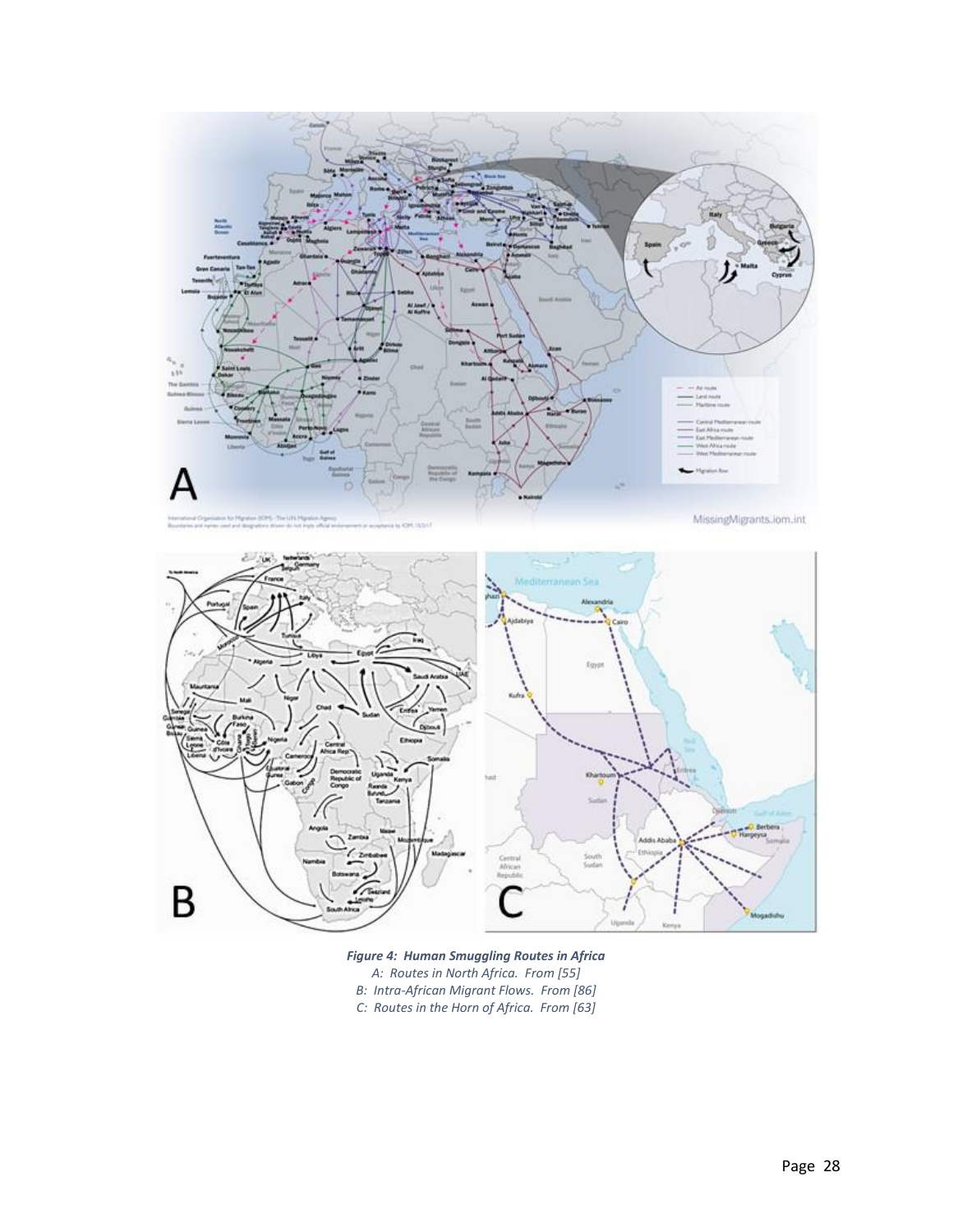

*Figure 5: Departures from Middle East, Africa, and South Asia, and Initial Landings in the Western Hemisphere From [37]*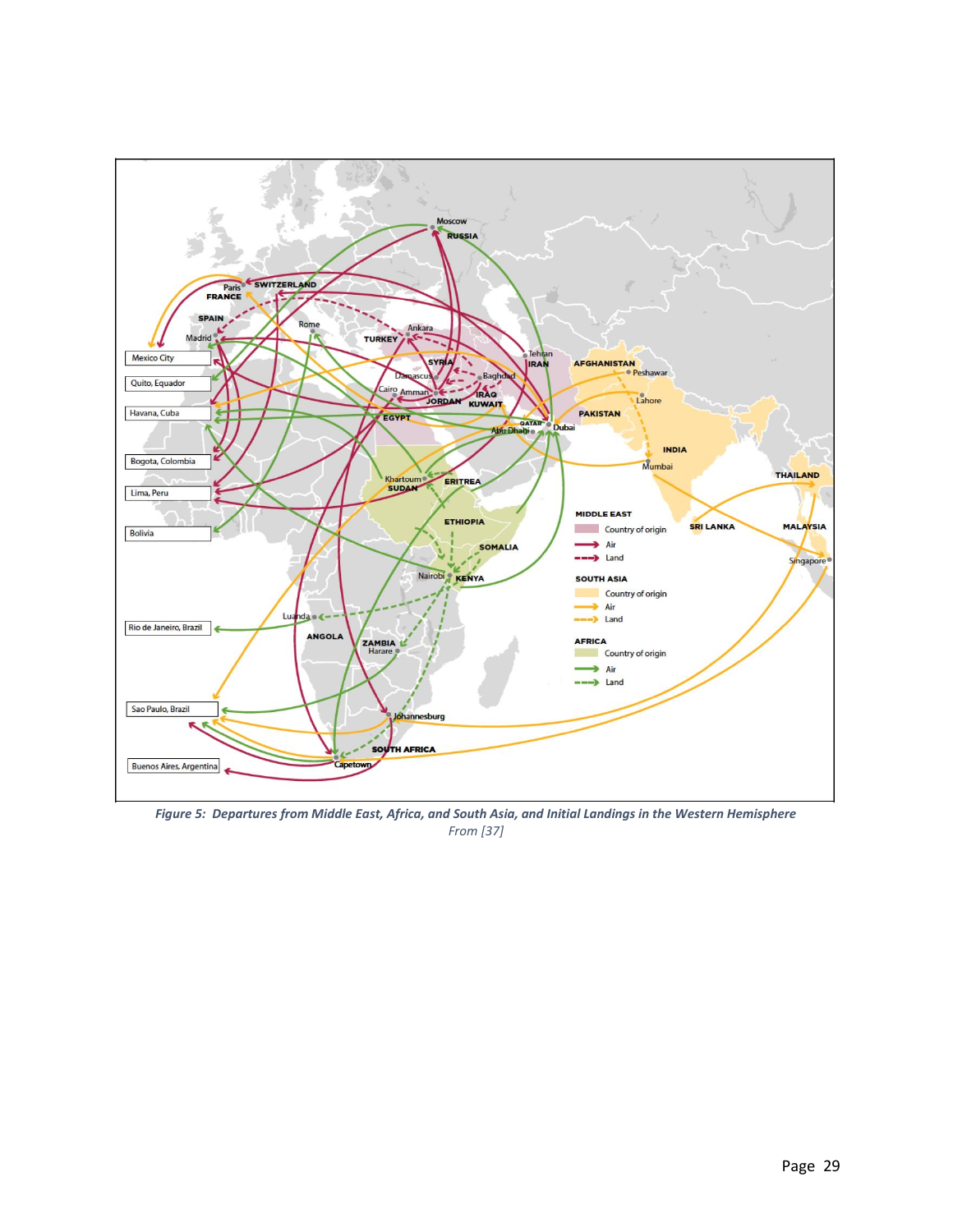

*Figure 6: Human Smuggling Routes Through South and Central America A: South American Routes Northward from Brazil. From [81] B: Routes Through Central America. From [1]*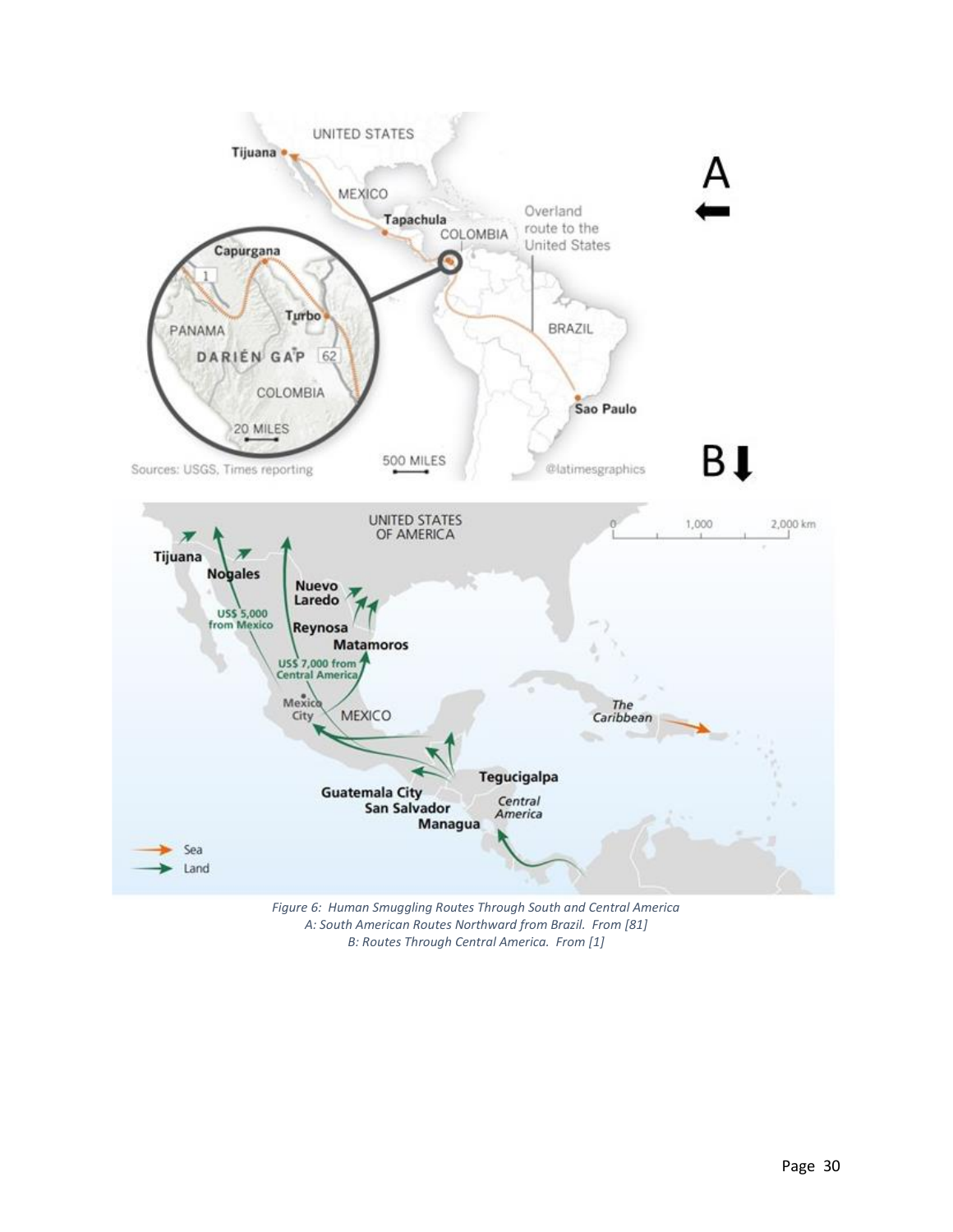## **References:**

- 1. *Global Study on Smuggling of Migrants*. UNODC 2018; Available from: [https://www.unodc.org/documents/data-and-analysis/glosom/GLOSOM\\_2018\\_web\\_small.pdf.](https://www.unodc.org/documents/data-and-analysis/glosom/GLOSOM_2018_web_small.pdf)
- 2. *Department Of Homeland Security Strategic Framework For Countering Terrorism And Targeted Violence*. Department of Homeland Security 2019; Available from: [https://www.dhs.gov/sites/default/files/publications/19\\_0920\\_plcy\\_strategic-framework](https://www.dhs.gov/sites/default/files/publications/19_0920_plcy_strategic-framework-countering-terrorism-targeted-violence.pdf)[countering-terrorism-targeted-violence.pdf.](https://www.dhs.gov/sites/default/files/publications/19_0920_plcy_strategic-framework-countering-terrorism-targeted-violence.pdf)
- 3. *Migration Research Leaders' Syndicate*. IOM 2017; Available from: [https://publications.iom.int/system/files/pdf/migration\\_research\\_leaders\\_syndicate.pdf.](https://publications.iom.int/system/files/pdf/migration_research_leaders_syndicate.pdf)
- 4. Achilli, L. and A. Tinti, *Debunking the Smuggler-Terrorist Nexus: Human Smuggling and the Islamic State in the Middle East.* Studies in Conflict & Terrorism, 2019: p. 1-16.
- 5. *Shutting Down Terrorist Pathways Into America. Hearing Before The Committee On Homeland Security; Us House Of Representatives, One Hundred Fourteenth Congress, Second Session*. 14 September 2016; Available from: [https://www.govinfo.gov/content/pkg/CHRG-](https://www.govinfo.gov/content/pkg/CHRG-114hhrg25268/html/CHRG-114hhrg25268.htm)[114hhrg25268/html/CHRG-114hhrg25268.htm.](https://www.govinfo.gov/content/pkg/CHRG-114hhrg25268/html/CHRG-114hhrg25268.htm)
- 6. Gohel, S., *Prevention of Cross-Border Movements of Terrorists: Operational, Political, Institutional and Strategic Challenges for National and Regional Border Controls*, in *Handbook of Terrorism Prevention and preparedness*, A. Schmid, Editor. 2021, International Centre for Counter-Terrorism: The Hague.
- 7. Bensman, T., *America's Covert Border War*. 2021, New York: Post Hill Press.
- 8. Carus, W. *Bioterrorism and biocrimes: the illicit use of biological agents since 1900*. Center for Counterproliferation Research, National Defense University 2001; Available from: [https://irp.fas.org/threat/cbw/carus.pdf.](https://irp.fas.org/threat/cbw/carus.pdf)
- 9. *Terrorism: 2002-2005*. FBI 2005; Available from[: https://www.fbi.gov/file-repository/stats](https://www.fbi.gov/file-repository/stats-services-publications-terrorism-2002-2005-terror02_05.pdf)[services-publications-terrorism-2002-2005-terror02\\_05.pdf.](https://www.fbi.gov/file-repository/stats-services-publications-terrorism-2002-2005-terror02_05.pdf)
- 10. Jansen, H.J., et al., *Biological warfare, bioterrorism, and biocrime.* Clinical microbiology and infection : the official publication of the European Society of Clinical Microbiology and Infectious Diseases, 2014. **20**(6): p. 488-496.
- 11. *Entry of the 9/11 Hijackers into the United STates*. Seventh Public Hearing, National Commission on Terroris Attacks on the United States 2004; Available from: https://govinfo.library.unt.edu/911/staff statements/staff statement 1.pdf.
- 12. *Monograph on 9/11 and Terrorist Travel*. National Commission on Terrorist Attacks Upon the United States 2004; Available from: [https://govinfo.library.unt.edu/911/staff\\_statements/911\\_TerrTrav\\_Monograph.pdf.](https://govinfo.library.unt.edu/911/staff_statements/911_TerrTrav_Monograph.pdf)
- 13. Mason, M. *Biometric Breakthrough: How CBP is Meeting its Mandate and Keeping America Safe*. US Customs and Border Patrol 2022; Available from: [https://www.cbp.gov/frontline/cbp](https://www.cbp.gov/frontline/cbp-biometric-testing)[biometric-testing.](https://www.cbp.gov/frontline/cbp-biometric-testing)
- 14. *Border Crossings and Terrorist Attacks in the United States: Lessons for Protecting against Dangerous Entrants. Final Report to the U.S. Department of Homeland Security Science & Technology Directorate Office of University Programs*. National Consortium for the Study of Terrorism and Responses to Terrorism 2012; Available from: [https://www.start.umd.edu/sites/default/files/files/publications/START\\_BorderCrossingsTerrori](https://www.start.umd.edu/sites/default/files/files/publications/START_BorderCrossingsTerroristAttacks.pdf) [stAttacks.pdf.](https://www.start.umd.edu/sites/default/files/files/publications/START_BorderCrossingsTerroristAttacks.pdf)
- 15. Nowrasteh, A. *Terrorists Are Not Crossing the Mexican Border*. CATO Institute 2021; Available from: [https://www.cato.org/blog/terrorists-are-not-crossing-mexican-border.](https://www.cato.org/blog/terrorists-are-not-crossing-mexican-border)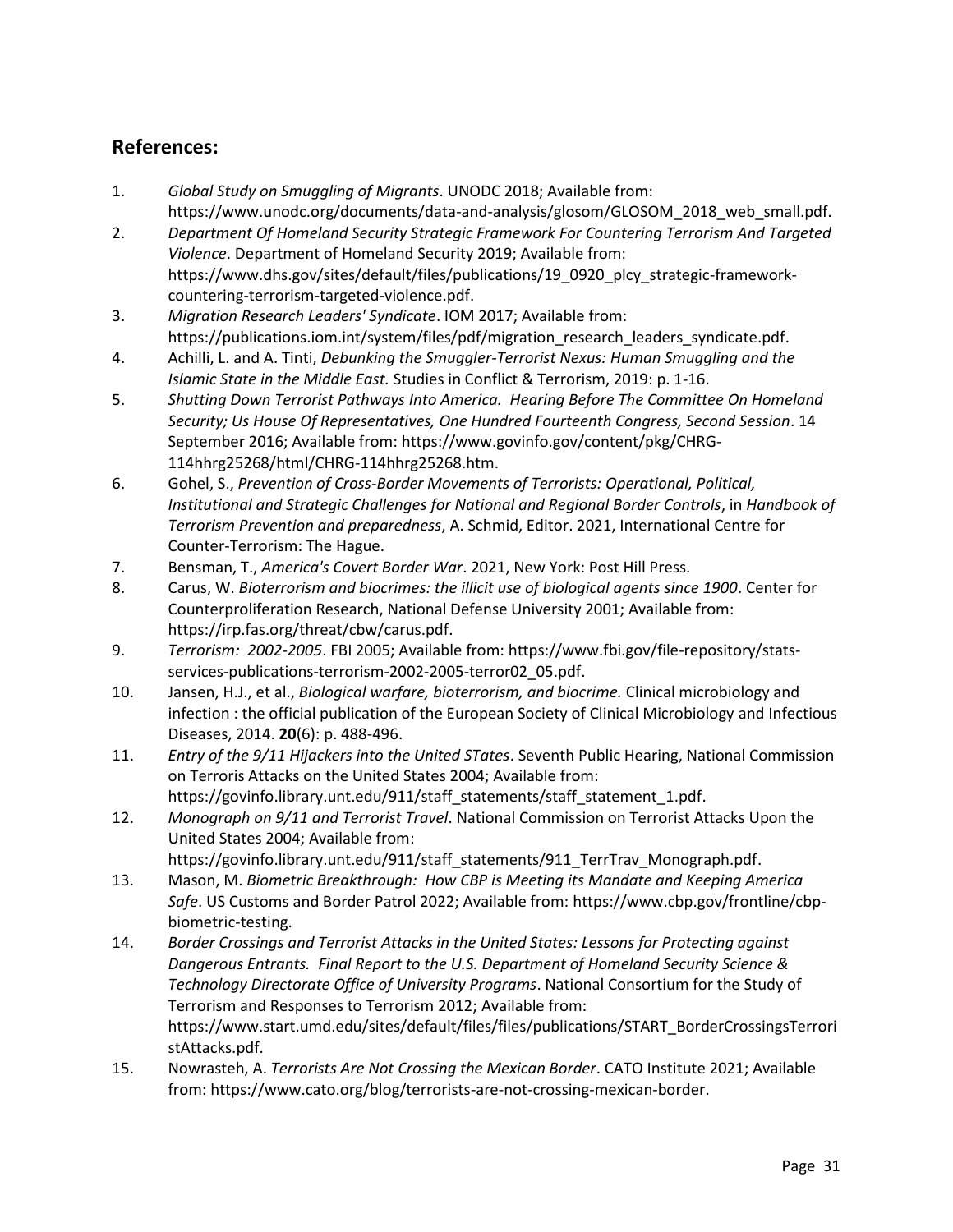- 16. *Chemical and Biological Defense Program*. Department of Defense, Fiscal Year (FY) 2022 Budget Estimates 2021; Available from: [https://comptroller.defense.gov/Portals/45/Documents/defbudget/fy2022/budget\\_justification](https://comptroller.defense.gov/Portals/45/Documents/defbudget/fy2022/budget_justification/pdfs/03_RDT_and_E/RDTE_Vol4_CBDP_RDTE_PB22_Justification_Book.pdf) [/pdfs/03\\_RDT\\_and\\_E/RDTE\\_Vol4\\_CBDP\\_RDTE\\_PB22\\_Justification\\_Book.pdf.](https://comptroller.defense.gov/Portals/45/Documents/defbudget/fy2022/budget_justification/pdfs/03_RDT_and_E/RDTE_Vol4_CBDP_RDTE_PB22_Justification_Book.pdf)
- 17. *Policy and Prodedures for Managing Dual Use Research of Concern*. EPA order 1000.19 2016; Available from[: https://www.epa.gov/sites/default/files/2017-03/documents/1000\\_19.pdf.](https://www.epa.gov/sites/default/files/2017-03/documents/1000_19.pdf)
- 18. *BioWatch Fact Sheet*. Department of Homeland Security, Office of Health Affairs 2021; Available from: [https://www.dhs.gov/sites/default/files/publications/BioWatch%20Factsheet.pdf.](https://www.dhs.gov/sites/default/files/publications/BioWatch%20Factsheet.pdf)
- 19. *Reducing The Threat Of Chemical And Biological Weapons: Hearing Before The Committee On Foreign Relations*. United States Senate, 107th Congress, Second Session 2002; Available from: [https://www.govinfo.gov/content/pkg/CHRG-107shrg79961/html/CHRG-107shrg79961.htm.](https://www.govinfo.gov/content/pkg/CHRG-107shrg79961/html/CHRG-107shrg79961.htm)
- 20. *Chemical and Biological Weapons Status at a Glance*. Arms Control Association 2022; Available from: [https://www.armscontrol.org/factsheets/cbwprolif.](https://www.armscontrol.org/factsheets/cbwprolif)
- 21. Cieslak, T.J., et al., *Beyond the Dirty Dozen: A Proposed Methodology for Assessing Future Bioweapon Threats.* Military Medicine, 2018. **183**(1-2): p. e59-e65.
- 22. Zapata, J.C., D. Cox, and M.S. Salvato, *The role of platelets in the pathogenesis of viral hemorrhagic fevers.* PLoS neglected tropical diseases, 2014. **8**(6): p. e2858-e2858.
- 23. Noyce, R.S., S. Lederman, and D.H. Evans, *Construction of an infectious horsepox virus vaccine from chemically synthesized DNA fragments.* PLoS One, 2018. **13**(1): p. e0188453.
- 24. Wickiser, J., et al. *Engineered Pathogens and Unnatural Biological Weapons: The Future Threat of Synthetic Biology*. CTC Sentinel 2020; Available from[: https://ctc.usma.edu/engineered](https://ctc.usma.edu/engineered-pathogens-and-unnatural-biological-weapons-the-future-threat-of-synthetic-biology/)[pathogens-and-unnatural-biological-weapons-the-future-threat-of-synthetic-biology/.](https://ctc.usma.edu/engineered-pathogens-and-unnatural-biological-weapons-the-future-threat-of-synthetic-biology/)
- 25. Goel, A.K., *Anthrax: A disease of biowarfare and public health importance.* World journal of clinical cases, 2015. **3**(1): p. 20-33.
- 26. Kupletskaya, M.B. and A.I. Netrusov, *Viability of lyophilized microorganisms after 50-year storage.* Microbiology, 2011. **80**(6): p. 850-853.
- 27. Bellali, S., et al., *A new protectant medium preserving bacterial viability after freeze drying.* Microbiological Research, 2020. **236**: p. 126454.
- 28. Manohar, P. and N. Ramesh, *Improved lyophilization conditions for long-term storage of bacteriophages.* Scientific Reports, 2019. **9**(1): p. 15242.
- 29. Yang, Y., et al., *Room-temperature Storage of Lyophilized Engineered Bacteria using Tardigrade Intrinsically Disordered Proteins*. 2021.
- 30. *Worthington LD10 Dewar*. 2022; Available from[: https://princetoncryo.com/liquid-nitrogen](https://princetoncryo.com/liquid-nitrogen-supply-storage/non-pressurized-ln2-storage-dewars/worthington-ld10-ln2-storage-dewar.html)[supply-storage/non-pressurized-ln2-storage-dewars/worthington-ld10-ln2-storage-dewar.html.](https://princetoncryo.com/liquid-nitrogen-supply-storage/non-pressurized-ln2-storage-dewars/worthington-ld10-ln2-storage-dewar.html)
- 31. *Smuggling of migrants into, through and from North Africa*. UNODC 2010; Available from: [https://www.unodc.org/documents/human-](https://www.unodc.org/documents/human-trafficking/Migrant_smuggling_in_North_Africa_June_2010_ebook_E_09-87293.pdf)
- [trafficking/Migrant\\_smuggling\\_in\\_North\\_Africa\\_June\\_2010\\_ebook\\_E\\_09-87293.pdf.](https://www.unodc.org/documents/human-trafficking/Migrant_smuggling_in_North_Africa_June_2010_ebook_E_09-87293.pdf) 32. Kulish, N. *What it costs to be smuggled across the US Border*. The New York Times 2018;
- Available from[: https://www.nytimes.com/interactive/2018/06/30/world/smuggling-illegal](https://www.nytimes.com/interactive/2018/06/30/world/smuggling-illegal-immigration-costs.html)[immigration-costs.html.](https://www.nytimes.com/interactive/2018/06/30/world/smuggling-illegal-immigration-costs.html)
- 33. *Human Smuggling Fees*. Havoscope 2022; Available from: [https://havocscope.com/black](https://havocscope.com/black-market-prices/human-smuggling-fees/)[market-prices/human-smuggling-fees/.](https://havocscope.com/black-market-prices/human-smuggling-fees/)
- 34. *Human Smuggling Fees*. Open Borders 2022; Available from: [https://openborders.info/human](https://openborders.info/human-smuggling-fees/)[smuggling-fees/.](https://openborders.info/human-smuggling-fees/)
- 35. Roberts, B., et al. *An Analysis of Migrant Smuggling Costs along the Southwest Border*. DHS 2010; Available from: [https://www.dhs.gov/xlibrary/assets/statistics/publications/ois](https://www.dhs.gov/xlibrary/assets/statistics/publications/ois-smuggling-wp.pdf)[smuggling-wp.pdf.](https://www.dhs.gov/xlibrary/assets/statistics/publications/ois-smuggling-wp.pdf)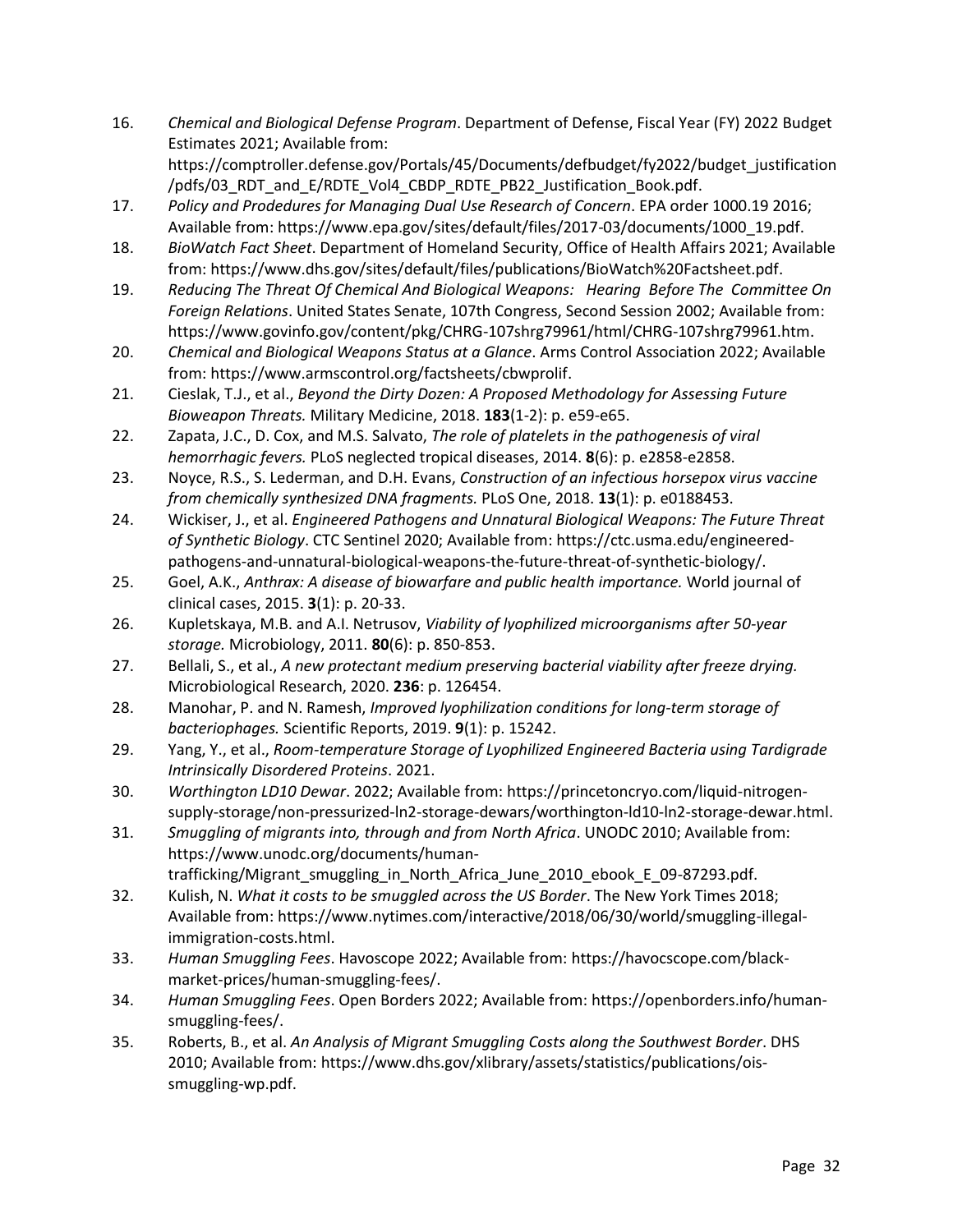- 36. *Terrorist Financing*. FATF 2008; Available from: [https://www.fatf](https://www.fatf-gafi.org/media/fatf/documents/reports/FATF%20Terrorist%20Financing%20Typologies%20Report.pdf)[gafi.org/media/fatf/documents/reports/FATF%20Terrorist%20Financing%20Typologies%20Repo](https://www.fatf-gafi.org/media/fatf/documents/reports/FATF%20Terrorist%20Financing%20Typologies%20Report.pdf) [rt.pdf.](https://www.fatf-gafi.org/media/fatf/documents/reports/FATF%20Terrorist%20Financing%20Typologies%20Report.pdf)
- 37. Bensman, T. *The ultra-marathoners of human smuggling: defending forward against dark networks that can transport terrorists across American land borders*. Thesis and Dissertation: Navy Postgraduate School 2015; Available from: [https://calhoun.nps.edu/handle/10945/47231.](https://calhoun.nps.edu/handle/10945/47231)
- 38. Ellis-Petersen, H. *'Mind-blowing tragedy': deaths of Indian family at US-Canada border put visa sales under scrutiny*. The Guardian 2022; Available from: [https://www.theguardian.com/world/2022/feb/06/mind-blowing-tragedy-deaths-of-indian](https://www.theguardian.com/world/2022/feb/06/mind-blowing-tragedy-deaths-of-indian-family-at-us-canada-border-put-visa-sales-under-scrutiny)[family-at-us-canada-border-put-visa-sales-under-scrutiny.](https://www.theguardian.com/world/2022/feb/06/mind-blowing-tragedy-deaths-of-indian-family-at-us-canada-border-put-visa-sales-under-scrutiny)
- 39. Zill, O. *Crossing Borders: How Terrorist Use Fake Passports, Visas, and Other Identity Documents*. PBS Frontline 2014; Available from: [https://www.pbs.org/wgbh/pages/frontline/shows/trail/etc/fake.html.](https://www.pbs.org/wgbh/pages/frontline/shows/trail/etc/fake.html)
- 40. *Passport Fraud Trends and Ways to Combat Them, Public Version*. Secure Identity Alliance 2021; Available from[: https://secureidentityalliance.org/publications-docman/public/167-21-05-06](https://secureidentityalliance.org/publications-docman/public/167-21-05-06-sia-passport-fraud-report-public-final/file) [sia-passport-fraud-report-public-final/file.](https://secureidentityalliance.org/publications-docman/public/167-21-05-06-sia-passport-fraud-report-public-final/file)
- 41. *What secrets is your passport hiding*. Passe/Port 2022; Available from: [https://discover.passportindex.org/security/what-secrets-is-your-passport-hiding/.](https://discover.passportindex.org/security/what-secrets-is-your-passport-hiding/)
- 42. *Biometrics*. DHS 2022; Available from[: https://www.dhs.gov/biometrics.](https://www.dhs.gov/biometrics)
- 43. *The Terrorism/Trafficking Nexus Program*. Institute for Policy & Social Research, Unviersity of Kansas 2022; Available from: [https://ipsr.ku.edu/trafficking/about.html.](https://ipsr.ku.edu/trafficking/about.html)
- 44. *Migrant Smuggling in Asia and the Pacific: Current Trends and Challenges, Volume II*. UNODC 2018; Available from: [https://www.unodc.org/documents/human-trafficking/Migrant-](https://www.unodc.org/documents/human-trafficking/Migrant-Smuggling/2018-2019/SOM_in_Asia_and_the_Pacific_II_July_2018.pdf)[Smuggling/2018-2019/SOM\\_in\\_Asia\\_and\\_the\\_Pacific\\_II\\_July\\_2018.pdf.](https://www.unodc.org/documents/human-trafficking/Migrant-Smuggling/2018-2019/SOM_in_Asia_and_the_Pacific_II_July_2018.pdf)
- 45. Notezai, M. and W. Butt. *Human smuggling: a thriving racket*. DAWN 2018; Available from: [https://www.dawn.com/news/1403202.](https://www.dawn.com/news/1403202)
- 46. *Recent trends of human trafficking and migrant smuggling to and from Pakistan*. UNODC 2013; Available from: https://www.unodc.org/documents/pakistan/2013.12.26 Research Report HTMS COPAK HT

MSS Designed for printing.pdf.

- 47. Craven, N., N. Amhadi, and O. Holdaway. *Exodus from Afghanistan: Hundreds of thousands flee their homes as Taliban take over country with people smuggler revealing thousands are already crossing the border PER DAY on their way to Europe and the UK*. Daily Mail 2021; Available from: [https://www.dailymail.co.uk/news/article-9886791/Battle-Afghanistan-Fears-fresh-refugee](https://www.dailymail.co.uk/news/article-9886791/Battle-Afghanistan-Fears-fresh-refugee-crisis-Taliban-sweep-country.html)[crisis-Taliban-sweep-country.html.](https://www.dailymail.co.uk/news/article-9886791/Battle-Afghanistan-Fears-fresh-refugee-crisis-Taliban-sweep-country.html)
- 48. *Refugees make risky journeys from Iran across Turkey*. Al Jazeera 2021; Available from: [https://www.aljazeera.com/gallery/2021/7/6/refugees-make-risky-journeys-from-iran-across](https://www.aljazeera.com/gallery/2021/7/6/refugees-make-risky-journeys-from-iran-across-turkey)[turkey.](https://www.aljazeera.com/gallery/2021/7/6/refugees-make-risky-journeys-from-iran-across-turkey)
- 49. *flightconnections.com*.
- 50. Al-Jabassini, A. *Migration from Post-War Southern Syria: Drivers, Routes, and Destinations*. Robert Schuman Centre, EUI 2022; Available from: [https://cadmus.eui.eu/bitstream/handle/1814/73592/QM-05-21-370-EN-N.pdf.](https://cadmus.eui.eu/bitstream/handle/1814/73592/QM-05-21-370-EN-N.pdf)
- 51. *Securing Israel: Lessons Learned From A Nation Under Constant Threat Of Attack*. Committee on Homeland Security and Governmental Affairs, United States Senate 2017; Available from: [https://www.hsdl.org/?view&did=800081.](https://www.hsdl.org/?view&did=800081)
- 52. El-Dine, A. *The Eastern and Western Egyptian Borders: "All is Allowed! Anything Goes!"*. Assafir Al-Arabi 2019; Available from[: https://assafirarabi.com/en/26003/2019/06/12/the-eastern-and](https://assafirarabi.com/en/26003/2019/06/12/the-eastern-and-western-egyptian-borders-all-is-allowed-anything-goes/)[western-egyptian-borders-all-is-allowed-anything-goes/.](https://assafirarabi.com/en/26003/2019/06/12/the-eastern-and-western-egyptian-borders-all-is-allowed-anything-goes/)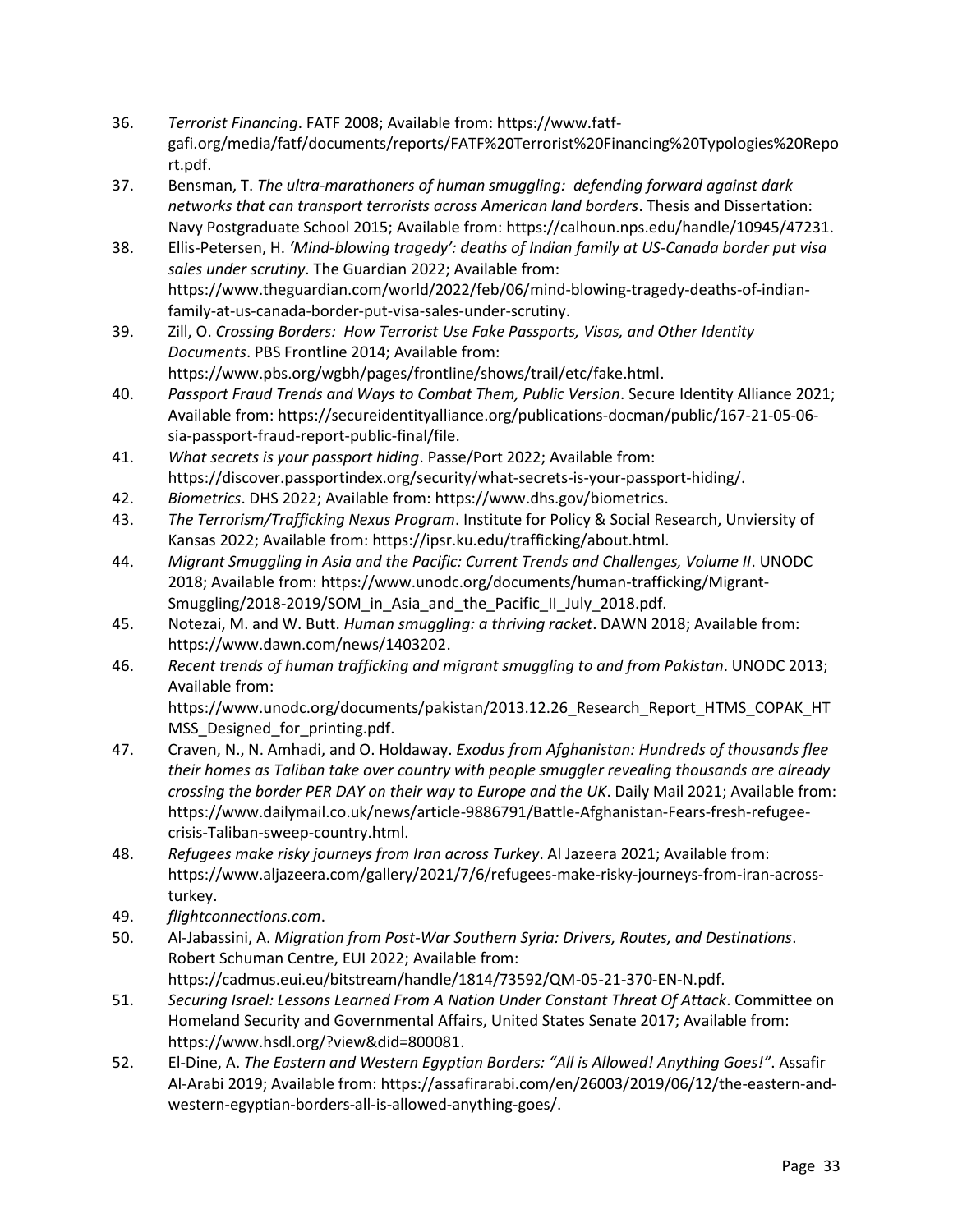- 53. *Explainer: The Islamic State in 2021*. Wilson Center. 2021; Available from: [https://www.wilsoncenter.org/article/explainer-islamic-state-2021.](https://www.wilsoncenter.org/article/explainer-islamic-state-2021)
- 54. Nwoye, C. *Rising migration restrictions are driving African refugees into the hands of Latin American smugglers*. Quartz Africa 2020; Available from: [https://qz.com/africa/1882848/african-refugees-take-latin-american-human-smugglers-route](https://qz.com/africa/1882848/african-refugees-take-latin-american-human-smugglers-route-to-us/)[to-us/.](https://qz.com/africa/1882848/african-refugees-take-latin-american-human-smugglers-route-to-us/)
- 55. *Mixed Migration Routes to Europe*. IOM 2017; Available from: [https://reliefweb.int/map/italy/mixed-migration-routes-europe-15-feb-2017.](https://reliefweb.int/map/italy/mixed-migration-routes-europe-15-feb-2017)
- 56. *Travel*. ECOWAS 2021; Available from: [https://ecowas.int/life-in-the-community/education-and](https://ecowas.int/life-in-the-community/education-and-youth/)[youth/.](https://ecowas.int/life-in-the-community/education-and-youth/)
- 57. *Africa: High cost of child trafficking*. OCHA Reliefweb 2012; Available from: [https://reliefweb.int/report/gabon/africa-high-cost-child-trafficking.](https://reliefweb.int/report/gabon/africa-high-cost-child-trafficking)
- 58. *Trafficking in Persons Report*. US Department of State 2021; Available from: [https://www.state.gov/wp-content/uploads/2021/07/TIP\\_Report\\_Final\\_20210701.pdf.](https://www.state.gov/wp-content/uploads/2021/07/TIP_Report_Final_20210701.pdf)
- 59. *West and Central Africa*. UNODC 2010; Available from: [https://www.unodc.org/unodc/en/drug](https://www.unodc.org/unodc/en/drug-trafficking/west-and-central-africa.html)[trafficking/west-and-central-africa.html.](https://www.unodc.org/unodc/en/drug-trafficking/west-and-central-africa.html)
- 60. *Angola*. Verite 2022; Available from[: https://www.verite.org/africa/explore-by-country/angola/.](https://www.verite.org/africa/explore-by-country/angola/)
- 61. Carbone, G. *Out of Africa: Why People Migrate*. ISPI 2017; Available from: [https://www.ispionline.it/sites/default/files/pubblicazioni/out\\_of\\_africa\\_web.pdf.](https://www.ispionline.it/sites/default/files/pubblicazioni/out_of_africa_web.pdf)
- 62. *Cameroon*. Global Organized Crime Index 2022; Available from: [https://ocindex.net/assets/downloads/english/ocindex\\_profile\\_cameroon.pdf.](https://ocindex.net/assets/downloads/english/ocindex_profile_cameroon.pdf)
- 63. *Smuggled Futures: The dangerous path of the migrant from Africa to Europe.* The Global Initiative Against Transnational Organized Crime 2014; Available from: [https://globalinitiative.net/wp-content/uploads/2014/05/2014-crime-1.pdf.](https://globalinitiative.net/wp-content/uploads/2014/05/2014-crime-1.pdf)
- 64. Davy, D. *Unpacking the Myths: Human smuggling from and within the Horn of Africa*. Regional Mixed Migration Secretariat, Danish Refugee Council 2017; Available from: [https://reliefweb.int/sites/reliefweb.int/files/resources/RMMS%20BriefingPaper6%20-](https://reliefweb.int/sites/reliefweb.int/files/resources/RMMS%20BriefingPaper6%20-%20Unpacking%20the%20Myths.pdf) [%20Unpacking%20the%20Myths.pdf.](https://reliefweb.int/sites/reliefweb.int/files/resources/RMMS%20BriefingPaper6%20-%20Unpacking%20the%20Myths.pdf)
- 65. *Integrated Responses to Human Smuggling from the Horn of Africa to Europe*. The Global Initiative Against Transnational Organized Crime 2017; Available from: [https://globalinitiative.net/wp-content/uploads/2017/05/global-initiative-human-smuggling](https://globalinitiative.net/wp-content/uploads/2017/05/global-initiative-human-smuggling-from-the-horn-of-africa-may-2017-web.pdf)[from-the-horn-of-africa-may-2017-web.pdf.](https://globalinitiative.net/wp-content/uploads/2017/05/global-initiative-human-smuggling-from-the-horn-of-africa-may-2017-web.pdf)
- 66. *East Africa Migration Route Initiative Gaps & Needs Analysis Project. Country Reports: Ethiopia, Kenya, Libya*. ICMPD 2008; Available from: [https://www.icmpd.org/file/download/48680/file/FINAL\\_EAMRI\\_Country\\_Reports\\_Ethiopia\\_Ke](https://www.icmpd.org/file/download/48680/file/FINAL_EAMRI_Country_Reports_Ethiopia_Kenya_Libya.pdf) [nya\\_Libya.pdf.](https://www.icmpd.org/file/download/48680/file/FINAL_EAMRI_Country_Reports_Ethiopia_Kenya_Libya.pdf)
- 67. Gezie, L.D., et al., *Exploring factors that contribute to human trafficking in Ethiopia: a socioecological perspective.* Globalization and health, 2021. **17**(1): p. 76-76.
- 68. Gezie, L.D., A.W. Yalew, and Y.K. Gete, *Human trafficking among Ethiopian returnees: its magnitude and risk factors.* BMC Public Health, 2019. **19**(1): p. 104.
- 69. *Al Fashaga Border Dispute*. Ethiopia Peace Observatory 2022; Available from: [https://epo.acleddata.com/al-fashaga-border-dispute/.](https://epo.acleddata.com/al-fashaga-border-dispute/)
- 70. Gashaw, T. *Cross-Border Intergroup Conflicts in the Horn of Africa: A Case Study of Ethiopia-South Sudan Borderland People*. Wilson Center 2017; Available from: [https://www.wilsoncenter.org/sites/default/files/media/uploads/documents/Research%20Pape](https://www.wilsoncenter.org/sites/default/files/media/uploads/documents/Research%20Paper%20-%20Mitigating%20Cross-Border%20Intergroup%20Conflicts%20along%20the%20Ethiopia-South%20Sudan%20Border_0.pdf) [r%20-%20Mitigating%20Cross-Border%20Intergroup%20Conflicts%20along%20the%20Ethiopia-](https://www.wilsoncenter.org/sites/default/files/media/uploads/documents/Research%20Paper%20-%20Mitigating%20Cross-Border%20Intergroup%20Conflicts%20along%20the%20Ethiopia-South%20Sudan%20Border_0.pdf)[South%20Sudan%20Border\\_0.pdf.](https://www.wilsoncenter.org/sites/default/files/media/uploads/documents/Research%20Paper%20-%20Mitigating%20Cross-Border%20Intergroup%20Conflicts%20along%20the%20Ethiopia-South%20Sudan%20Border_0.pdf)